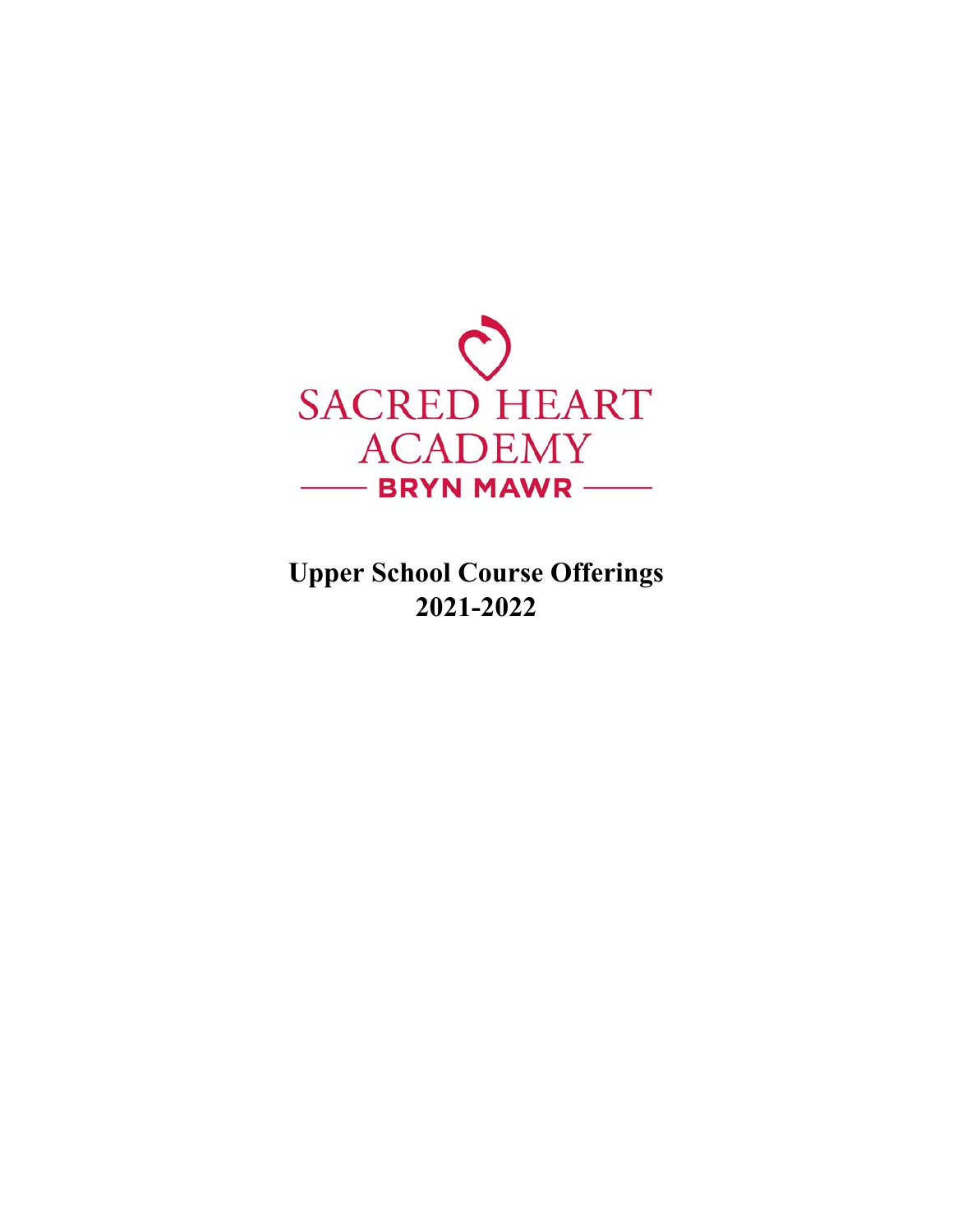### **Sacred Heart Academy Goals**

As a member of the Network of Sacred Heart Schools, Sacred Heart Academy Bryn Mawr commits itself to educate to:

**Goal One:** a personal and active faith in God; **Goal Two:** a deep respect for intellectual values; **Goal Three:** social awareness which impels action; **Goal Four:** the building of community as a Christian value; and **Goal 5:** personal growth in an atmosphere of wise freedom.

> Sacred Heart Academy 480 S. Bryn Mawr Avenue Bryn Mawr, Pennsylvania 19010

> > 610-527-3915 [www.SHAbrynmawr.org](http://www.shabrynmawr.org/)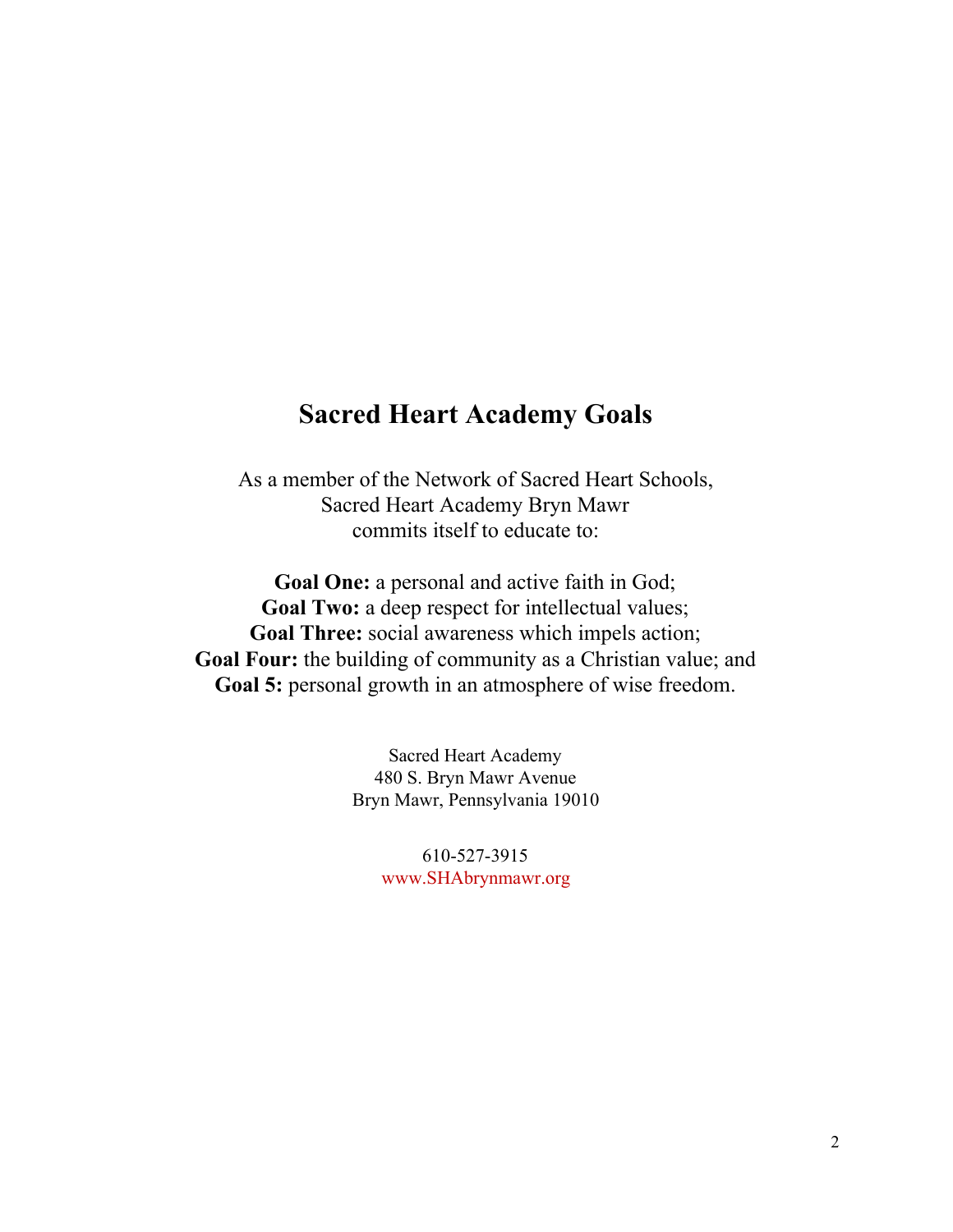#### **Table of Contents**

| <b>Graduation Requirements</b>                                |    |
|---------------------------------------------------------------|----|
| <b>English Department</b>                                     | 5  |
| Social Studies Department                                     | 10 |
| Prerequisites for English and Social Studies Course Placement | 14 |
| Science Department                                            | 16 |
| Math Department                                               | 20 |
| World Languages Department                                    | 24 |
| Theology Department                                           | 28 |
| <b>Instructional Technology Department</b>                    | 30 |
| Arts Department                                               | 31 |
| Miscellaneous                                                 | 32 |
| SophieConnect                                                 | 34 |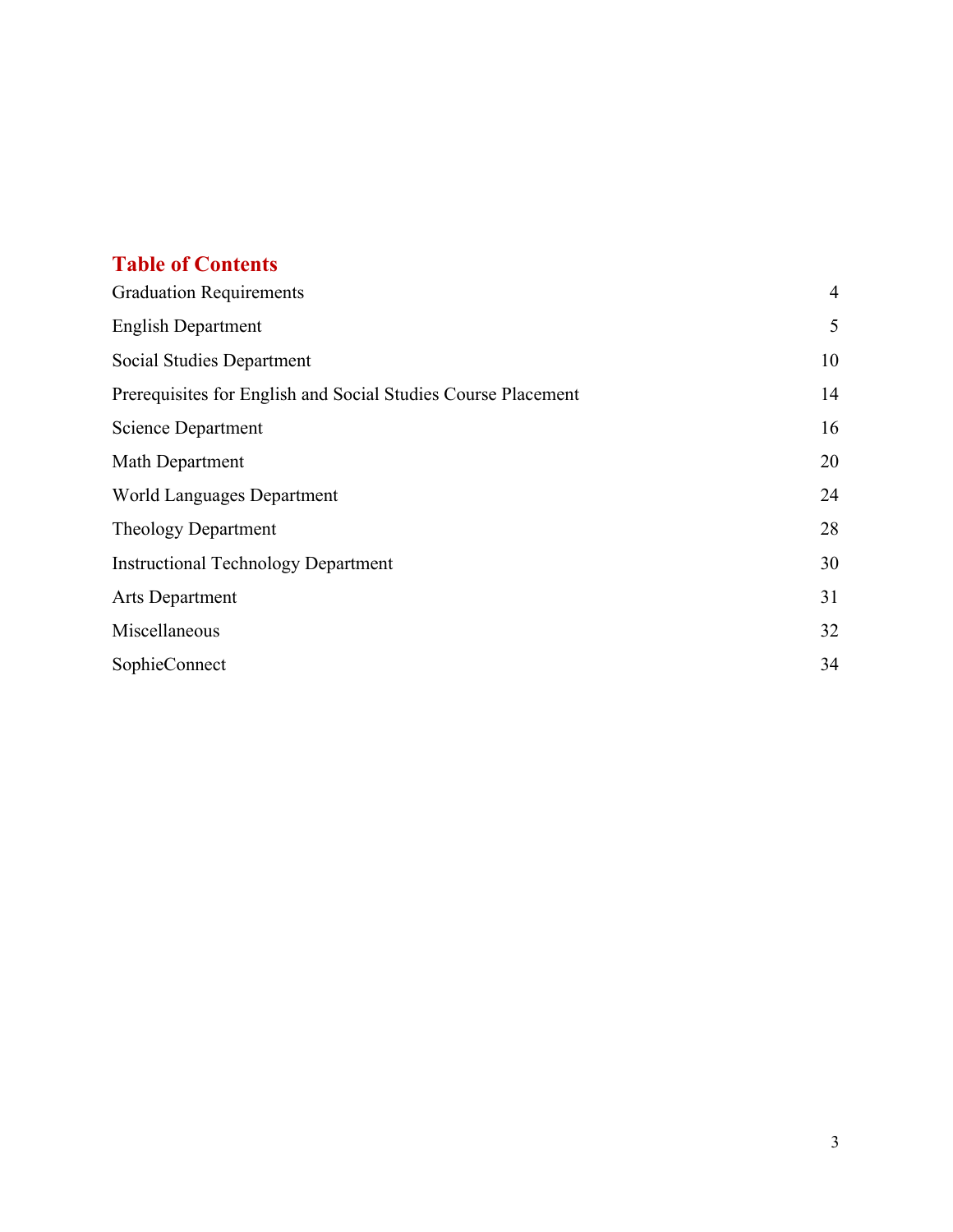## <span id="page-3-0"></span>**Graduation Requirements**

**English (4 credits):** Must include Literary Genres, World Literature, and American Literature.

**Theology (4 credits):** Must complete four years of theology courses.

**Social Studies (3 credits):** Must include World History I & II, and American History.

**Science (3 credits):** Must include Biology, Chemistry, and Physics.

**Mathematics (3 credits):** Must include Algebra I, Algebra II, and Geometry.

**World Languages (3 credits):** Must progress to the third year of a language AND complete three years of a world language.

**Arts (1 credit):** Must include Visual Arts I.

**Electives (4 credits):** Seniors must take four elective classes, including 3 academic classes.

**Wellness (1 credit):** Freshmen and sophomores must take 1 credit of Wellness.

**College Counseling (2 semesters):** The non-credit College Counseling program runs in the fall semester of senior year and the spring semester of junior year. It will take the place of one day per cycle of a study hall or elective.

\*All courses which Sacred Heart Academy anticipates offering for the 2021-2022 academic year are included in this guide. However, courses that do not have sufficient enrollment will not be offered. Enrollment in elective courses is not guaranteed.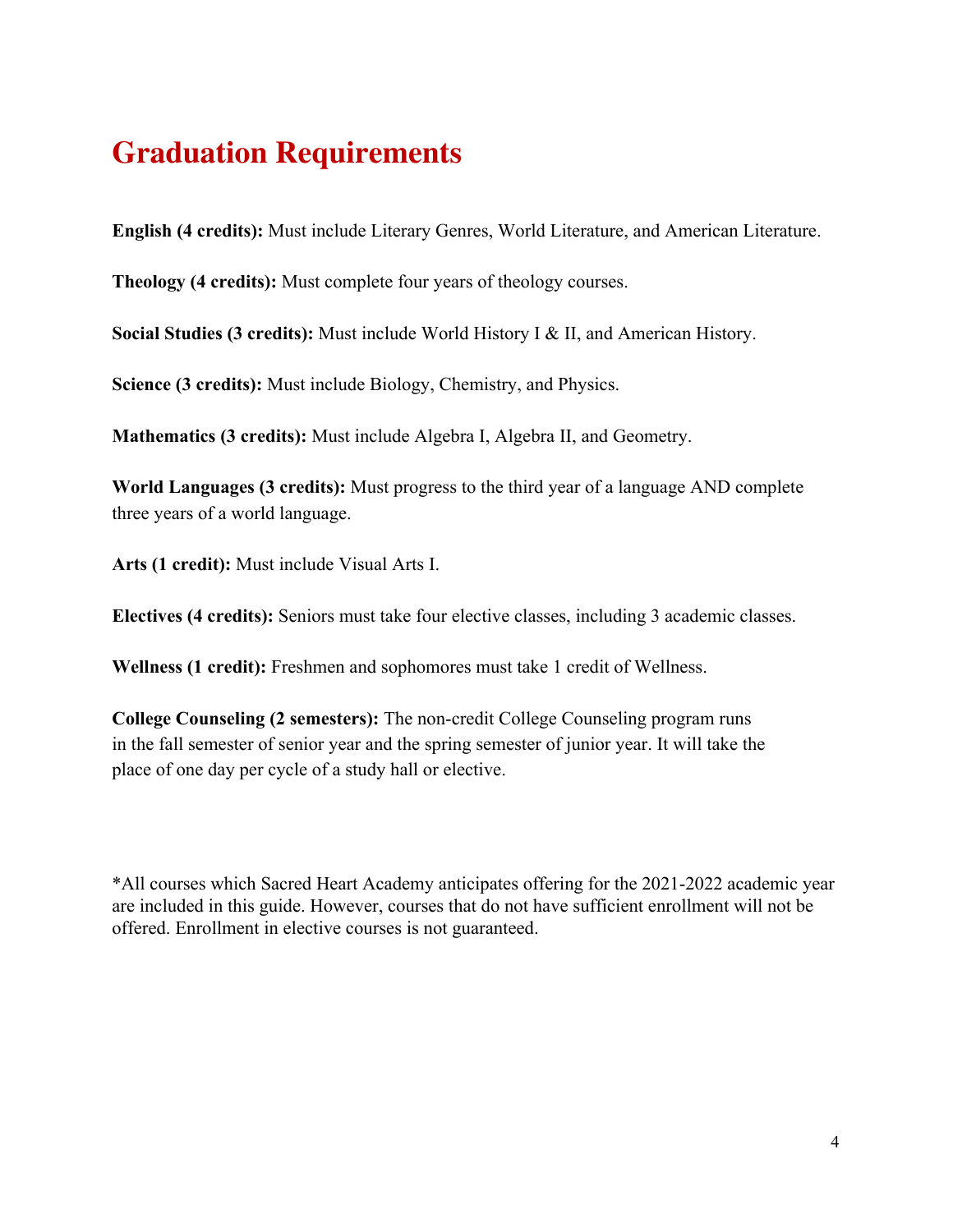# **English Department**

#### **Literary Genres**

The goal of the ninth-grade literary genres course is to introduce students to an array of literary genres in order to sharpen their skills at analyzing literature. Students study both fiction and nonfiction works in order to improve their familiarity with the traditions of literary writing. They learn to identify genres as well as the elements specific to each genre. At the culmination of the course, students recognize the importance of their past, how it provides the framework to their present and shapes their future. Throughout the course, students develop an understanding and appreciation for the writing process. Students explore arguments in order to support claims, using valid reasoning and relevant and sufficient evidence. Students conduct research projects to answer a question or solve a problem by gathering information from various sources, with careful assessment of the reliability of each source. Texts include *Odyssey, Antigone, How Dare The Sun Rise* and *Romeo and Juliet*.

#### **Honors Literary Genres**

The goal of the ninth-grade literary genres course is to introduce students to an array of literary genres in order to sharpen their skills at analyzing literature. Students study both fiction and nonfiction works in order to improve their familiarity with the traditions of literary writing. They learn to identify genres as well as the elements specific to each genre. At the culmination of the course, students recognize the importance of their past, how it provides the framework to their present and shapes their future. Throughout the course, students develop an understanding and appreciation for the writing process. Students explore arguments in order to support claims, using valid reasoning and relevant and sufficient evidence. Students conduct research projects to answer a question or solve a problem by gathering information from various sources, with careful assessment of the reliability of each source. Texts include *Odyssey, Antigone, How Dare The Sun Rise* and *Romeo and Juliet*.

In the honors level course, students are expected to show interest, ability and motivation in order to meet the challenges of the coursework. In Honors Literary Genres, the content provides enrichment not acceleration. Classroom activities and assessments require students to take greater responsibility for their work. The course provides an environment conducive to written expression, discussions and oral presentations. Students are encouraged to evaluate issues, generate and defend arguments and manufacture ideas. The teacher expects an honors level student to produce creative and complex critical thinking skills. Entrance into this course requires department approval.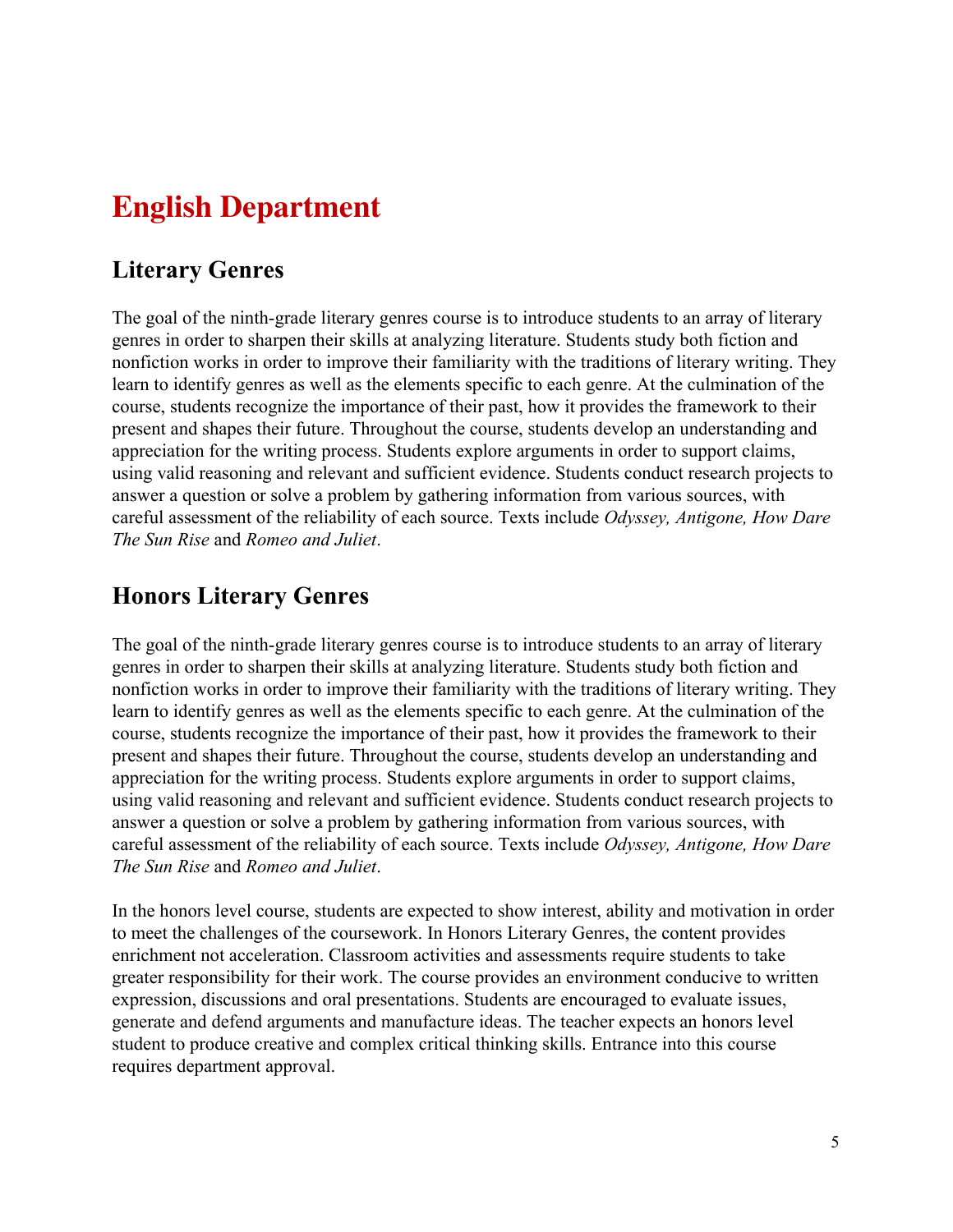#### **World Literature**

Students in this course study World Literature beginning in the Renaissance period (1500s) and moving through to the early twentieth century. Since the novel was not fully developed or popular until the nineteenth century, the class begins by studying primarily poetry and plays and then moves into the novel. In addition, students engage in diverse writing assignments that allow them to explore ideas and improve writing skills. Writing remains an integral part of the curriculum, as this is a vital skill for all individuals no matter what they decide to do in life. Discussion also serves as an important part of the class, with an emphasis on captivating conversations that help students to articulate their ideas clearly and effectively.

#### **Honors World Literature**

Students in this course study World Literature beginning in the Renaissance period (1500s) and moving through to the early twentieth century. Since the novel was not fully developed or popular until the nineteenth century, the class begins by studying primarily poetry and plays and then moves into the novel. In addition, students engage in diverse writing assignments that allow them to explore ideas and improve writing skills. Writing remains an integral part of the curriculum, as this is a vital skill for all individuals no matter what they decide to do in life. Discussion also serves as an important part of the class, with an emphasis on captivating conversations that help students to articulate their ideas clearly and effectively.

In the honors level course, students are expected to show interest, ability and motivation in order to meet the challenges of the coursework. In Honors World Literature, the content provides enrichment not acceleration. Classroom activities and assessments require students to take greater responsibility for their work. The teacher expects an honors level student to produce creative and complex critical thinking skills. Entrance into this course requires department approval.

#### **American Literature**

American Literature is a humanities class closely tied to its counterpart, American History. The course is divided into thematic units exploring Native American history and literature, slavery and its legacy, the waves of feminism, the Jazz Age, the Harlem Renaissance, Japanese internment, the Vietnam War and 9/11, among others. Texts could include *The Narrative of the Life of Frederick Douglass*, *Homegoing*, *The Great Gatsby*, short stories by women throughout American literature, *When The Emperor was Divine* and *The Things They Carried*. In addition, a heavy emphasis is placed on the process of writing. Over the course of the year, students draft, revise and complete many types of papers for various audiences and purposes, including the college essay. One major project is a jointly-assigned, history-English research paper. This assignment is intended to help students become independent in crafting a thesis, researching an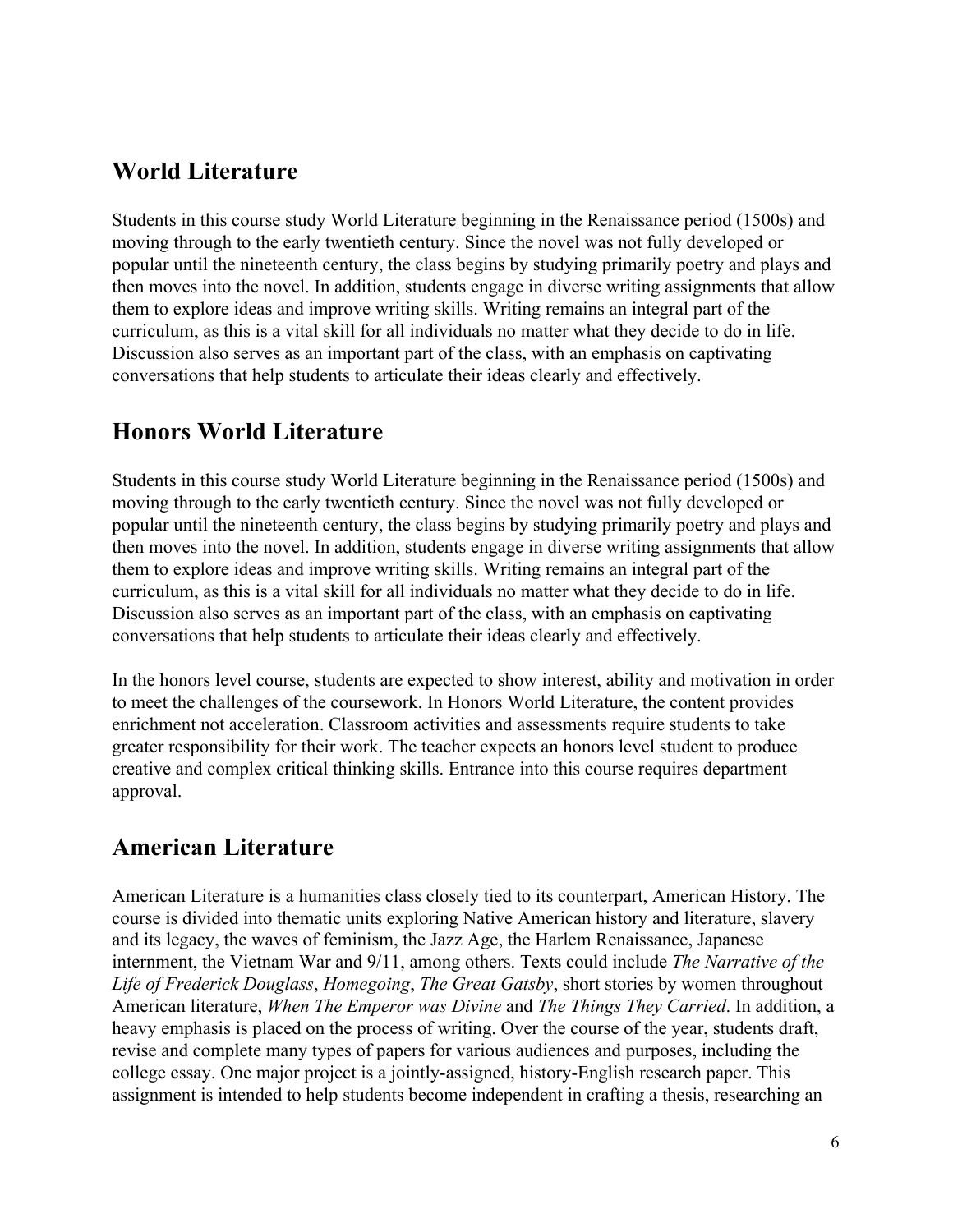argument, synthesizing information and documenting resources in a well-written and engaging paper.

## **AP English Language and Composition**

AP Language/Honors American Literature is a survey course that explores our country's literary past through the lens of history. The required readings cover numerous movements including Romanticism, Transcendentalism, Realism and Modernism and Postmodernism, and students discuss how these movements, which affect both literature and art, were influenced by historical change. Texts could include *The Scarlet Letter*, *The Narrative of the Life of Frederick Douglass*, *The Great Gatsby*, the poetry of Emily Dickinson, various short stories by women and *Homegoing*. The honors section of this course requires a more advanced reading, discussion and analysis of these texts, sometimes involving the application of literary theory. As in the College Prep section, a heavy emphasis is placed on the process of writing. Students will draft, revise and complete many types of papers for various audiences over the course of the year, including the college essay. One major project is a jointly assigned, history-English research paper. This assignment is intended to help students become independent in crafting a thesis, researching an argument, synthesizing information and documenting resources in a well-written and engaging paper.

In addition, the honors section of this class has been approved by the College Board as an AP Language course. Students will learn to identify and utilize various rhetorical devices. Special attention is focused on the art of argumentation and the process and craft of writing. AP Language works especially well in conjunction with American Literature as it offers many excellent examples of advanced rhetoric.

## **AP English Literature and Composition**

AP English Literature and Composition is a unique course because it is the culmination of the high school English experience. Students come to the course already prepared with many of the skills they need to be successful on the test. Over the course of the year, we read in a variety of genres from a variety of time periods. Students complete papers that require them to write for different audiences and for different purposes, while at the same time using effective and engaging rhetoric. The revision process is also a key piece of the writing curriculum. This course fosters a love of literature and prepares students to be critical thinkers and effective communicators in college and beyond. This class has been approved as an AP English Literature course by the College Board.

## **Modern Mystery (Fall and Spring Semesters)**

*A student may register for only one semester of Modern Mystery.*

This course will explore criminal fiction and nonfiction as it has developed as a formula since the nineteenth century. Students will study the ideological underpinnings of the detective narrative,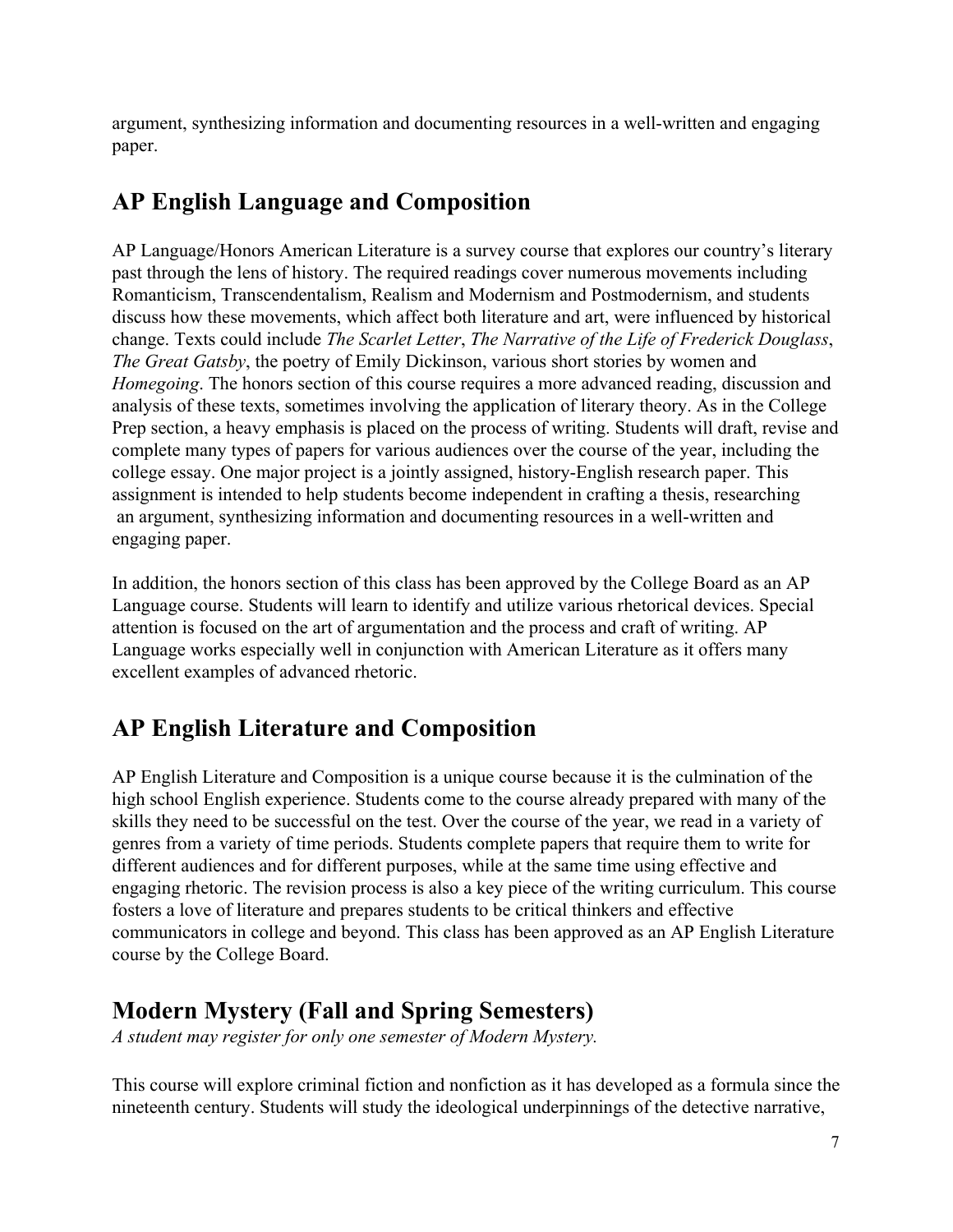the formal requirements of the genre and how the detective figure has shifted over time from a single professional investigator to a team of experts. The course will explore the following questions: What social function do detective narratives serve? What role has true crime played in detective narratives? What do these narratives suggest about the rule of law? Students will read fiction and nonfiction and discuss contemporary popular iterations. In addition to readings and discussions, students will complete a variety of papers and reflections that require them to write for different audiences and purposes.

#### **Literature and Film (Fall and Spring Semesters)**

*A student may register for only one semester of Literature and Film.*

This course is for those interested in analyzing the written word as it is translated to the screen. What aspects of the novel are intrinsic to its themes and must be included in the movie? Which elements of the story are essential, and what can or should be changed? Why does the director choose to portray a character in one way, when the author chose a completely different way? Students will read and analyze characters, plots and themes and then see how they are developed in the movie version. Students will study a variety of modern stories and novels and compare and contrast the impact both genres have on the audience.

### **Gender in Literature (Fall Semester)**

This course will explore various representations of gender in literature, offering us the opportunity to talk about the ways in which gender roles are constructed by society and how our concept of gender has changed over time. How does literature show the ways gender intersects with race, class and sexuality? How has literature specifically about gender issues brought forth voices and perspectives that have traditionally gone unheard? Texts will include novels, short stories, non-fiction, and poetry.

## **Creative Writing (Spring Semester)**

Creative Writing offers students an opportunity to write in various forms including personal narrative, short story, poetry and playwriting. The course allows students to experiment and to develop their own strengths and voices in a variety of writing styles. A significant amount of class time is devoted to group workshops in which students share work and offer and receive constructive feedback in a helpful and encouraging atmosphere. The semester-end project gives each student the freedom to create a portfolio in the form she feels best showcases her talents.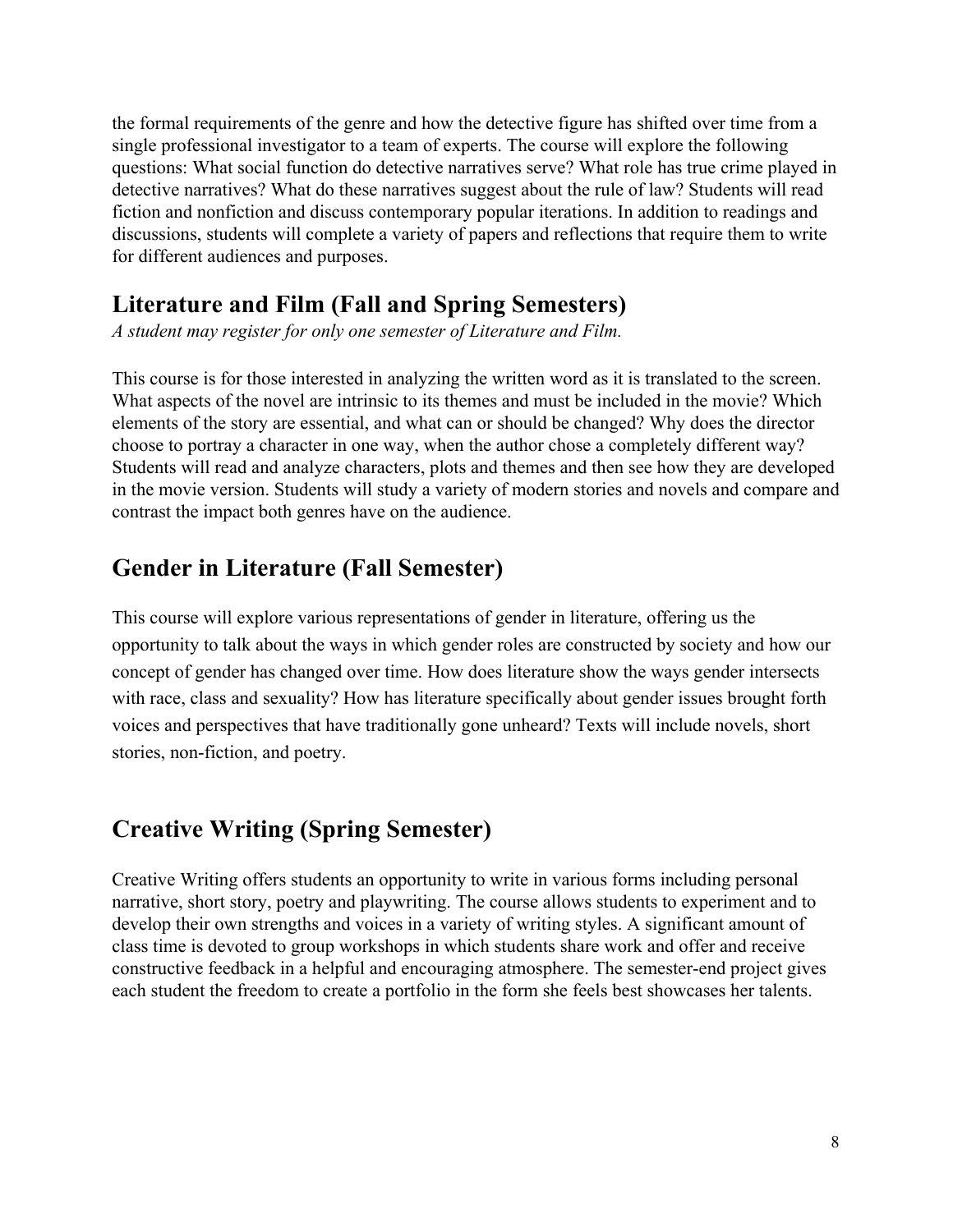## <span id="page-8-0"></span>**Social Studies Department**

#### **World History I: Beginnings through Middle Ages**

The World History course begins with the emergence of human civilization in Mesopotamia and traces its development through the Middle Ages. The study of the past exposes students to the central themes of society, such as government, culture, and religion. Through a comparison of early river valley civilizations in Asia and Africa and an exploration of the Greco-Roman world, students become firmly rooted in the foundations of civilization. Students then move through the themes of exchange and encounter in the Arab world, African kingdoms, East Asian empires, and the early Middle Ages of Europe to allow them to analyze the roots of problems that may still exist in the world today. Throughout the course, the importance of writing and research skills is emphasized, as students learn to formulate questions and arguments about the past. The use of primary sources and geography are essential elements of the course. By the conclusion of the course, students are able to make judgments about historical evidence and realize history is not memorization, but an analysis and interpretation of past events.

#### **Honors World History I: Beginnings through Middle Ages**

The Honors World History course begins with the emergence of human civilization in Mesopotamia and traces its development through the Middle Ages. The study of the past exposes students to the central themes of society, such as government, culture, and religion. Through a comparison of early river valley civilizations in Asia and Africa and an exploration of the Greco-Roman world, students become firmly rooted in the foundations of civilization. Students then move through the themes of exchange and encounter in the Arab world, African kingdoms, East Asian empires, and the early Middle Ages of Europe to allow them to analyze the roots of problems that may still exist in the world today. Throughout the course, the importance of writing and research skills is emphasized, as students learn to formulate questions and arguments about the past. The use of primary sources and geography are essential elements of the course. By the conclusion of the course, students are able to make judgments about historical evidence and realize history is not memorization, but an analysis and interpretation of past events.

In the honors level course, students are expected to show ability and motivation to meet the challenges of the coursework. In Honors World History, the content provides enrichment not acceleration. Classroom activities and assessments require students to take greater responsibility for their work. The course provides the opportunity for in-depth analysis of primary and secondary sources. Attention is given to understanding one event from multiple viewpoints to make a valid historical argument. Students are encouraged to become independent thinkers and writers throughout the course.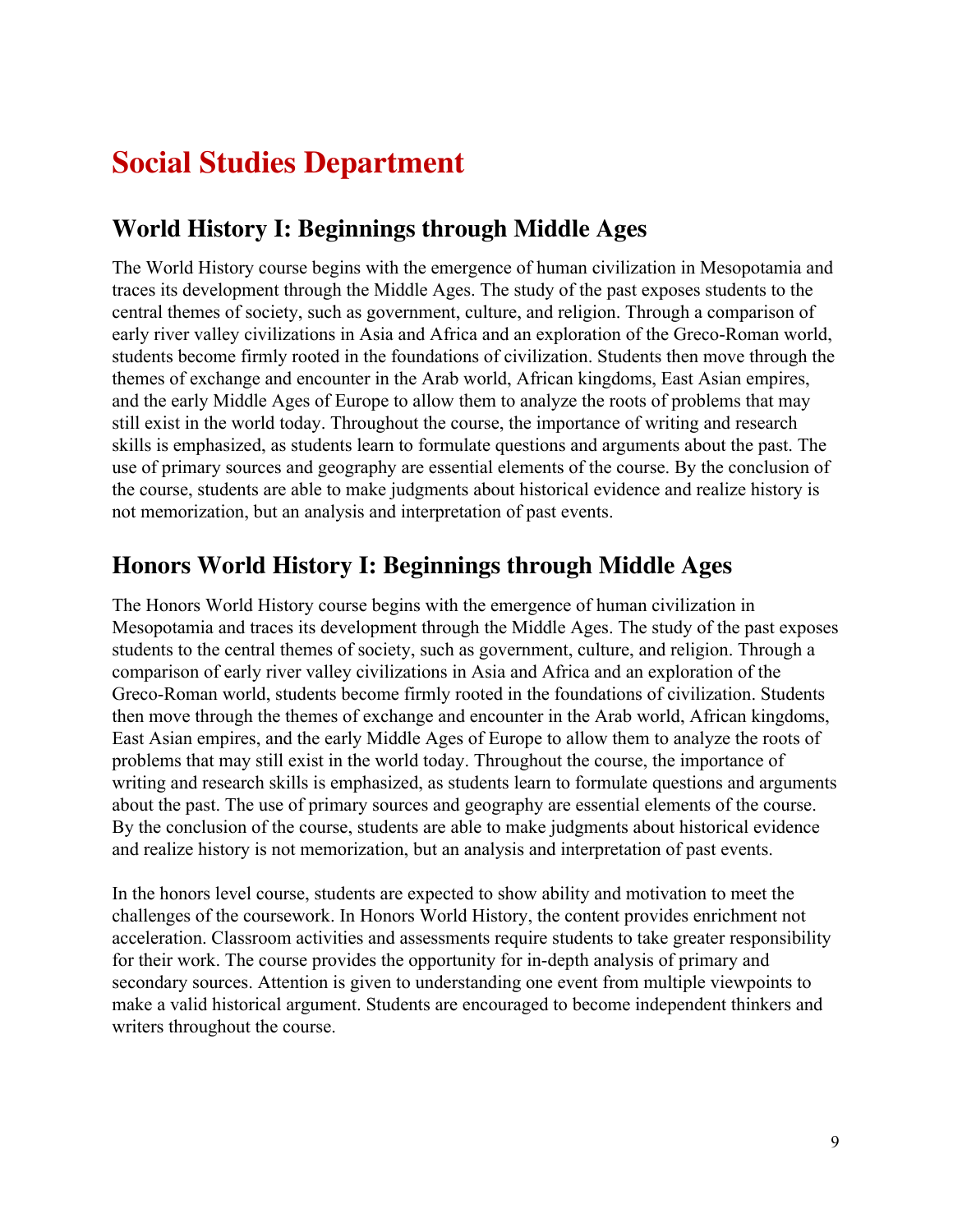#### **World History II: Renaissance through the Twentieth Century**

This course will explore the history of the modern world beginning with the Renaissance and ending in the twentieth century through an exploration of global conflict and resolution. Students will explore politics, social changes, religion, economics and inventions, art and architecture, and the impact of influential individuals and groups. The course will examine how global interactions led to the development of modern government, philosophies, and culture. Finally, the class will study the ways in which history can be subjective by exploring different viewpoints. Through the exploration of geography, economics, war, technology, and social themes, students will note how nations are able to both keep tradition and embrace change. Students will learn how to develop their own ideas and opinions on different historical topics and support these ideas by providing evidence, improving their reading, writing, and questioning skills, clearly expressing themselves both in class and in their writing, and working together in groups to effectively communicate, debate, and become effective problem solvers.

### **AP Modern World History**

AP World History Modern is a survey course based on the College Board AP World History Modern Curriculum Framework and is designed to prepare students for the AP World History Modern Exam. The course covers the cultural, economic, political and social developments that have shaped the world from 1200 CE to the present. Through the study of modern world history, students should gain an understanding of the major events and trends that have shaped our current global society. Major themes include the relationship between humans and the environment, cultural/social developments and interactions, governance, economic systems, and new technologies and innovations. Students will analyze primary and secondary texts, visual sources, and other forms of historical evidence to write essays and have discussions expressing historical arguments.

### **United States History**

In American History, students will explore the people, ideas, movements, and events that have shaped American culture. Through politics, economics, technology, war, civil rights, and other themes, students will see how American culture has evolved while maintaining tradition and embracing change. Additionally, students will examine popular culture through music, film, fashion, and counterculture trends, which frequently reflect culture in fresh and insightful ways. To extend students' frame of reference beyond a national context, local and global connections to U.S. events are integrated appropriately throughout the course. To foster these kinds of connections, this course is aligned thematically with the American Literature course as part of the integrated humanities curriculum. Students are expected to develop their own ideas and opinions on different historical topics and provide support for their ideas, clearly and persuasively express themselves in oral and written form, and develop problem solving, research, and reading and writing skills. Finally, students will work with primary and secondary sources to support opinions and develop positions, learn to access the significance or overall importance of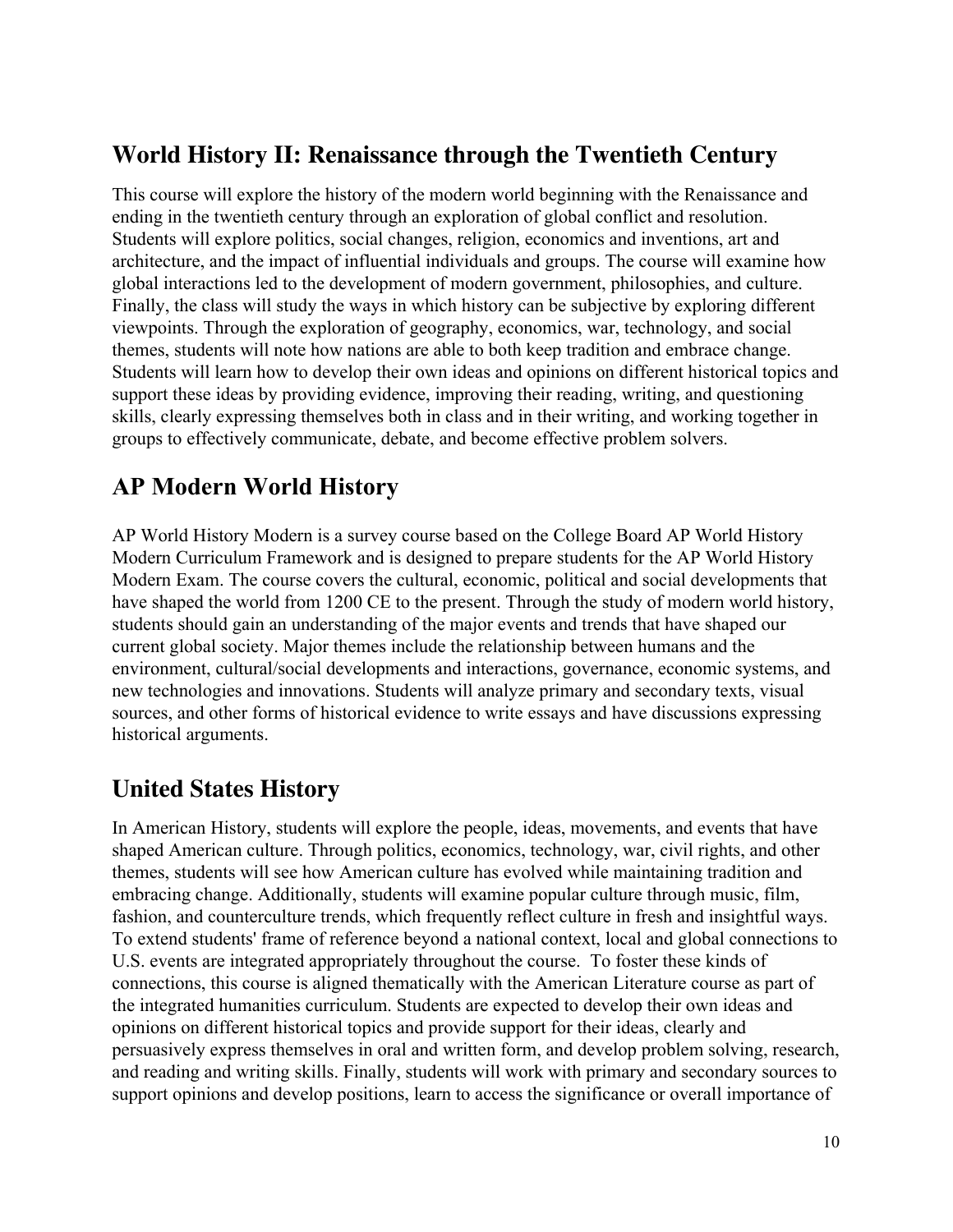an action, and view historical events and situations in ways that are fair and accurate to all cultural groups affected.

### **AP United States History**

AP U.S. History is a survey course covering American history from the Pre-Columbian period to the present. Emphasis is placed on critical and evaluative thinking skills, essay writing, interpretation of original documents, crafting historical arguments, and historiography. The class is taught in accordance with the revised *AP U.S. History Curriculum Framework* and is designed to prepare students for the AP U.S. History Exam in May. Students will engage in discussions, assignments, activities and projects that require analytical thinking and foster the development of historical reasoning skills. The revised AP format is broken into seven broad themes: (1) Belief Systems; (2) America in the World; (3) Geography and Environment; (4) Peopling; (5) Identity; (6) Politics and Power; and (7) Economics— Exchange, Work, and Technology. Each of these themes is covered extensively.

### **12th Grade**

#### **AP Comparative Government**

This course will introduce students to the study of comparative government, and the theoretical framework necessary to compare political systems throughout the world, including power, political institutions, the role of the citizen, economic change, and public policies. In order to better understand these theoretical concepts, students engage with in-depth country studies to illustrate major themes and ideas. The six countries this course focuses on are Great Britain, Russia, China, Iran, Nigeria, and Mexico. In each unit, students research current events, political parties, and major public policy issues of the countries studied. These countries provide an excellent opportunity to note both similarities and differences amongst political systems in the modern world. It is hoped that at the conclusion of this course students will leave not only with a better understanding of the world but also an appreciation for the opportunities afforded by the political system of the United States.

### **American Civil Rights (Fall Semester)**

"What is history, but a fable agreed upon?" This quote, attributed to Napoleon, recalls the idea that history is written by and tells the story of the "winners." Many U.S. history classes present mainstream historical narratives that were created by white, Anglo-Saxon men when they "agreed upon" what history was important. This course will take an entirely different approach: in order to broaden our understanding of what history is, this class will study inequity in America through predominantly non-mainstream perspectives. Through the robust use of primary sources, we will study and analyze the experiences of various American individuals through their own eyes, with their own voices telling their stories. Students will evaluate how these individual stories intersect with race, class, and gender, how they have shaped American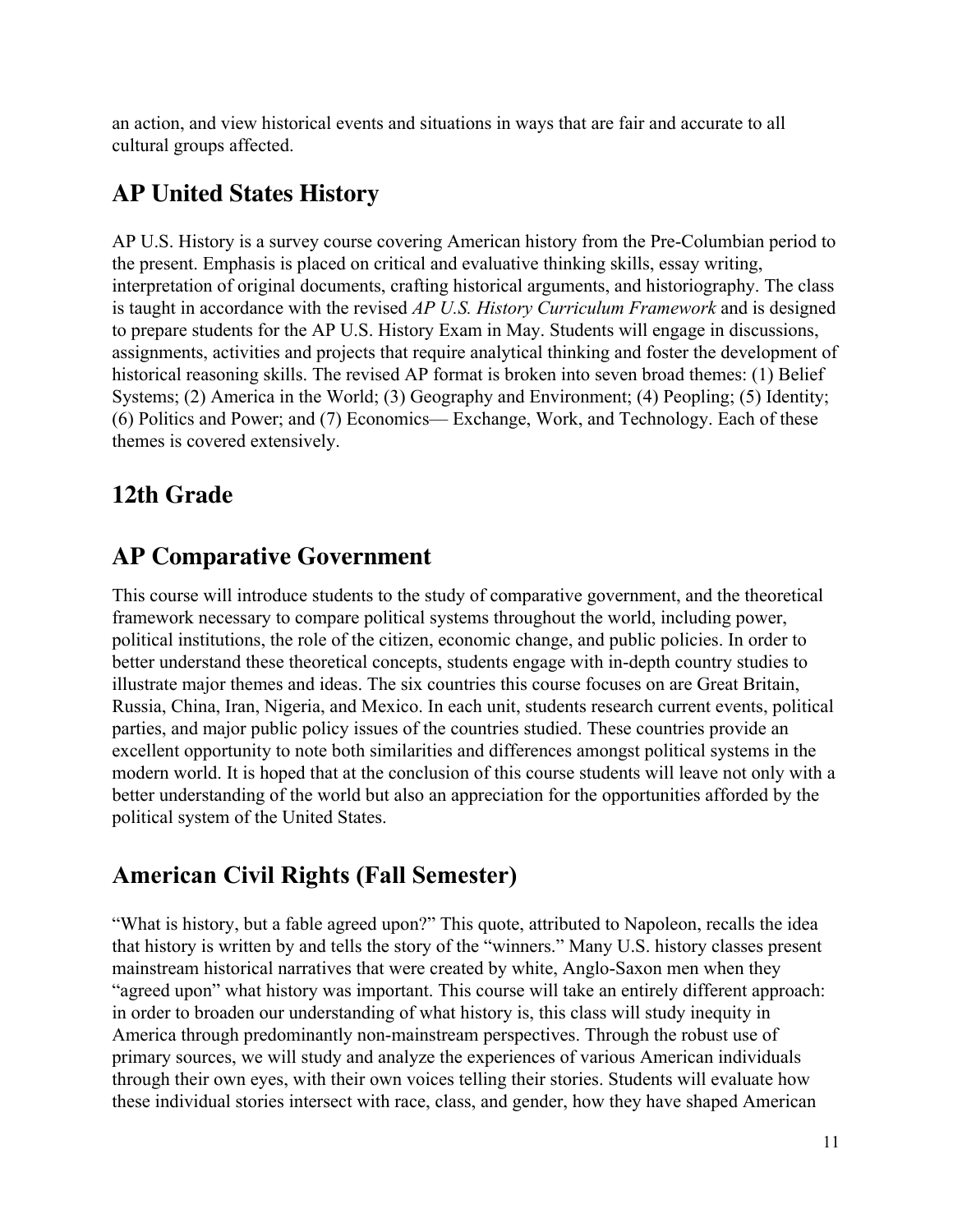society, and how the complex history of groups like African-Americans, Women, Asian-Americans, Indigenous Peoples, Latin-Americans, etc. inform the way that traditional historical narratives have been understood. Finally, students will examine the current issues facing these groups in an attempt to prevent minority voices from being lost to modern history.

## **U.S. Civics and Politics (Fall Semester)**

In an age where civic knowledge and involvement is declining, this course focuses on the historical foundation of American democracy as well as the current political system including: political institutions, political parties, the electoral process, and citizen participation in government. Students engage in discussion, debates, and projects dealing with our country's current political system and the interesting events and people in politics today. This course studies issues and events related to current political issues as well as examining the civic duty of the everyday citizen and attempting to answer the timeless question: What does it mean to be an American citizen? At the conclusion of this course, students will leave not only with a better understanding of the world in which we live, but also an appreciation for the opportunities afforded by the political system of the United States.

## **Art History (Spring Semester)**

In 1889, the Irish writer Oscar Wilde famously said "Life imitates art far more than art imitates life." Is this true? Does art reflect the life and culture of the time it was created, or is it the opposite? This course will evaluate this understanding of life through the study of art history, beginning with artistic movements in the ancient world and progressing through the study of modern and contemporary art. Students will tackle the history of art in both the western and eastern traditions. Students will study various mediums and artists from across the globe and examine the nuanced relationship between art and the culture in which it was created. The primary mediums studied are painting, sculpture, and architecture, and students will place different pieces, artists, and artistic movements into a greater historical and cultural context. The ultimate goal of the course is, through the study of art, to connect with the people of the past through our shared humanity. Lady Bird Johnson, a former US First Lady, once said that "art is the window into man's soul." This course will give us the opportunity to connect with the souls of the people who came before us, and in doing so, can shed light onto ourselves.

### **International Relations (Spring Semester)**

This semester focuses on the major current events and political situations happening in the world today, as well as how the United States fits into the world stage. Topics may include socialism in Latin America, a post-Brexit Europe, and how the Sunni/Shi'a conflict has shaped conflict in the Middle East. Additionally, students examine and discuss the tough issues facing the world today from climate change to refugees. An emphasis on critical thinking and reading through current events is developed. From broad themes facing each continent to learning how countries all over the globe face the same challenges, students observe both similarities and differences amongst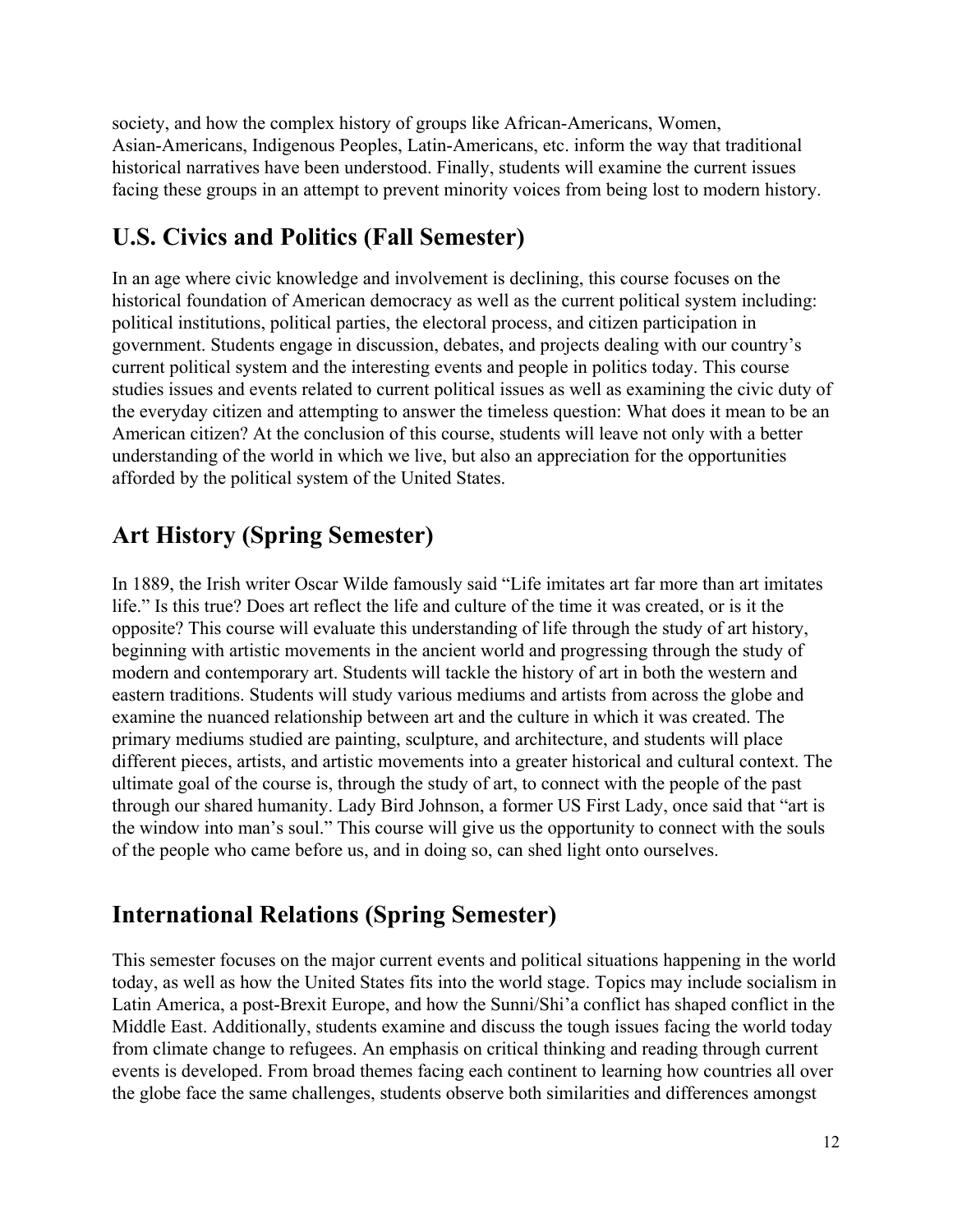political systems in the modern world. Note: You do NOT need to have taken "U.S. Civics and Politics" in order to take this class.

# <span id="page-12-0"></span>**Prerequisites for English and Social Studies Course Placement**

These three areas will be taken into consideration when making honors or AP placement in the English or Social Studies departments. A student must achieve two of these three requirements to be admitted into an honors or AP course.

### **TEACHER RECOMMENDATION**

The teacher recommendation is the most important aspect of student placement. Teachers consider such elements as student independence, motivation, initiative, responsibility, focus, ability to cope with stress and time management. Performance on the midterm exam is carefully considered as an indication of a student's ability to retain and synthesize information. In addition, the research paper is an indication of a student's ability to craft and support an argument as well as work independently and manage her time. Teachers may wait until the end of the school year to make a decision. Any student who receives a 1 on an AP test will be reevaluated for placement into AP/Honors in the following year.

## **GRADE REQUIREMENTS FOR HONORS OR AP PLACEMENT**

#### **9th Grade:**

- Students currently in Honors World History and Honors Literary Genres: B+
- Students currently in College Prep World History and Literary Genres: A

#### **10th Grade:**

- Students currently in AP World History and Honors World Literature: B+
- Students currently in College Prep World History and World Literature: A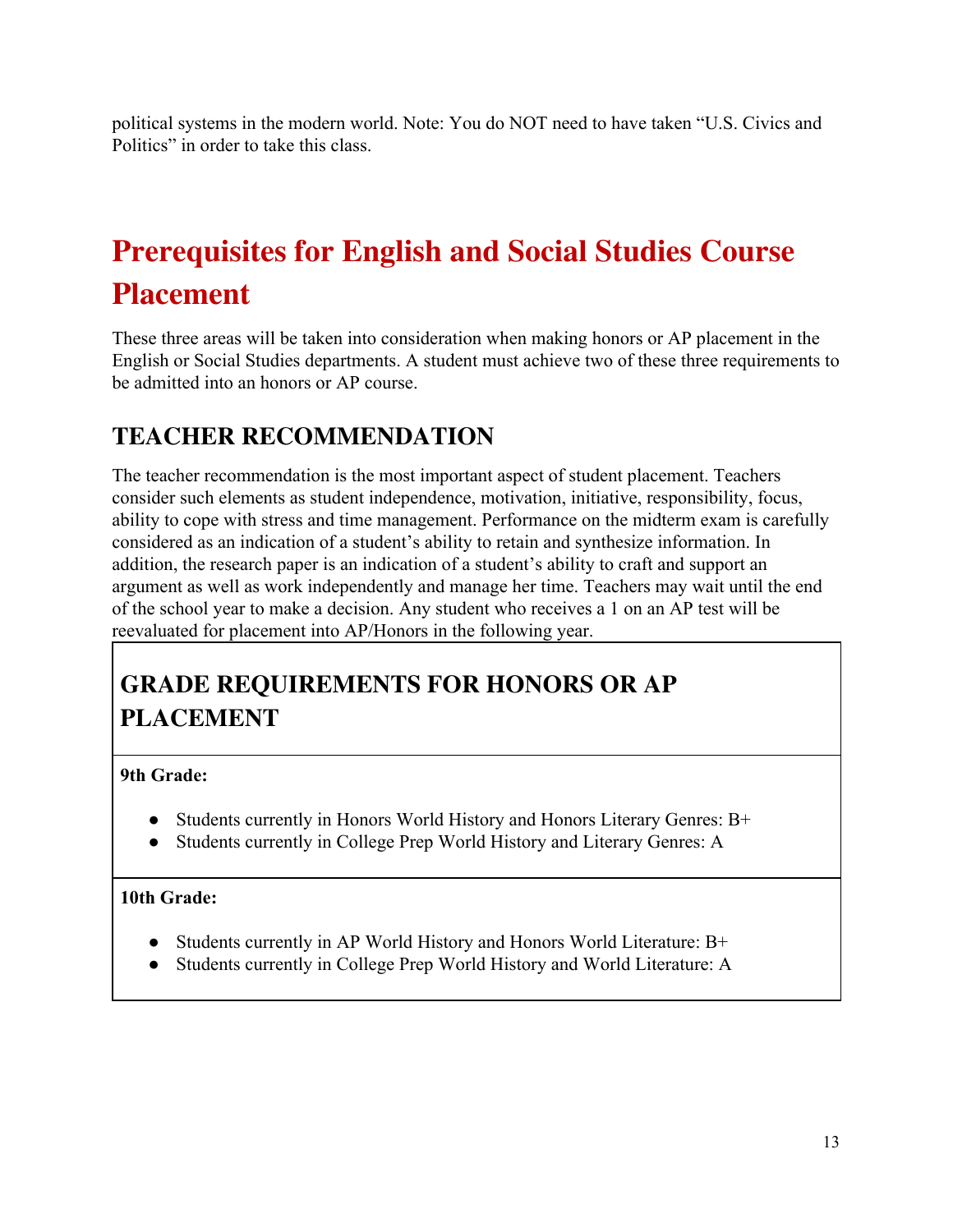#### **11th Grade:**

- Students currently in AP US History and AP English Language: B
- Students currently in College Prep American History and American Literature: A

## **PSAT REQUIREMENTS**

#### **9th Grade:**

Current freshmen must earn in the 75th percentile or above (540+) in the Evidence-Based Reading and Writing section of the PSAT. A score of 26 in Analysis in History/Social Studies is recommended.

#### **10th Grade:**

Current sophomores must earn in the  $85<sup>th</sup>$  percentile or above (570+) in the Evidence-Based Reading and Writing section of the PSAT. A score of 29 in Analysis in History/Social Studies is recommended.

#### **11th Grade:**

Current juniors must earn in the  $85<sup>th</sup>$  percentile or above (580+) in the Evidence-Based Reading and Writing section of the PSAT. A score of 32 in Analysis in History/Social Studies is recommended.

# <span id="page-13-0"></span>**Science Department**

#### **Biology**

Biology exposes students to a wide range of biological topics, mostly on cellular and molecular levels as well as genetics and evolution. This course also promotes an understanding of the nature and methods of science and involves students in their own learning by using inquiry as the organizing instructional approach. Students will master biological concepts through active learning rather than passive exposure to content. A dynamic and balanced biology program is achieved by integrating the textbook, online activities, animations, video clips and laboratory work. Each chapter is organized into a few key concepts to keep the material manageable. Students will develop skills such as the ability to learn independently, to think critically, and to explain biological phenomena with clarity.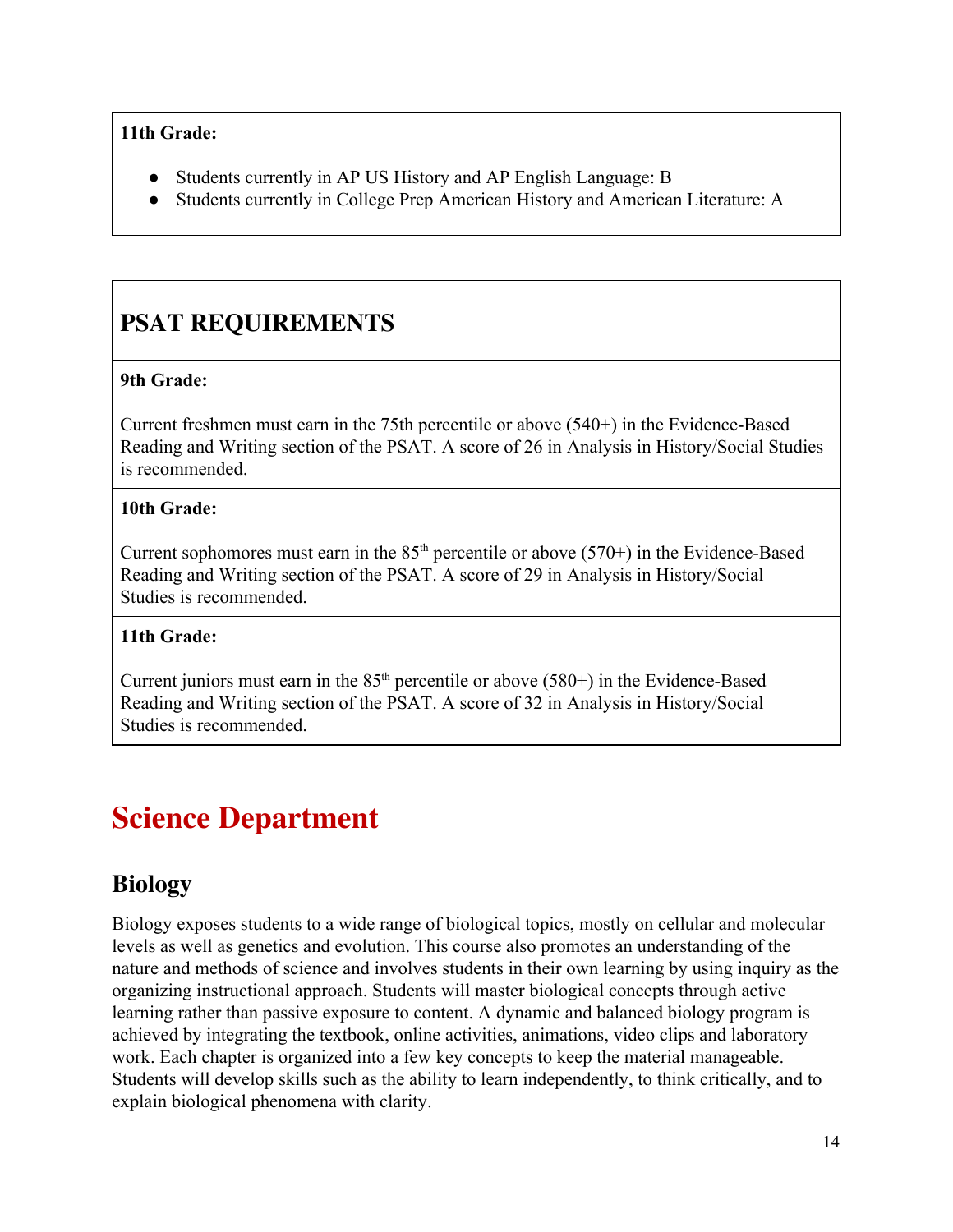### **Honors Biology**

Honors Biology is a faster-paced and more detailed course than biology and is designed for advanced students. Assessment and teaching strategies are modified for the strongest science students. Honors Biology exposes students to a wide range of biological topics, mostly on cellular and molecular levels as well as genetics and evolution. This course also promotes an understanding of the nature and methods of science and involves students in their own learning by using inquiry as the organizing instructional approach. Students will master biological concepts through active learning rather than passive exposure to content. A dynamic and balanced biology program is achieved by integrating the textbook, the online activities, animations, video clips and laboratory work. Each chapter is organized into a few key concepts to keep the material manageable. Students will develop skills such as the ability to learn independently, to think critically, and to explain biological phenomena with clarity.

## **Chemistry**

Chemistry covers the fundamental principles of chemistry. Chemistry is a graduation requirement and is usually taken during the sophomore year of high school. Students are expected to use problem solving skills and expand their critical thinking skills. The course covers chemical principles such as: measurement in science, atomic theory, the basics of quantum theory, the periodic table, chemical bonds, balancing chemical equations, the mole, molarity, stoichiometry, solutions, properties of solids and gases, acids and bases, rates of reactions, thermodynamics, and electrochemistry. Laboratory work is an important component to the course. Lab experiments coincide with class work and are designed to reinforce concepts as well as explore real life applications. Lab skills include using proper techniques of measurement in data collection, problem solving, inquiry, calculations, and analysis. The course is designed to prepare students for success in college chemistry.

### **Honors Chemistry**

The Honors Chemistry course emphasizes the development of critical thinking skills related to the study of fundamental chemical principles. Chemistry is a graduation requirement and is usually taken during the sophomore year of high school. The same topics will be covered as in College Prep Chemistry except at a greater depth and faster pace. Some additional topics may also be covered such as nuclear chemistry, kinetics, gas laws, etc. Tests and exams will be more comprehensive and challenging than College Prep Chemistry. Analyzing data, organizing information, problem solving, reasoning and synthesizing ideas to make conclusions are all abilities which students must develop and utilize throughout the course. Laboratory work is an important component of the course and coincides with classroom topics. Lab work focuses on proper laboratory techniques, data collection, inquiry, calculations and analysis. Students will work cooperatively in problem solving in both class work and the lab. The course is designed for students interested in pursuing science, medicine or engineering in college. *Prerequisite:* A or better in biology and teacher recommendation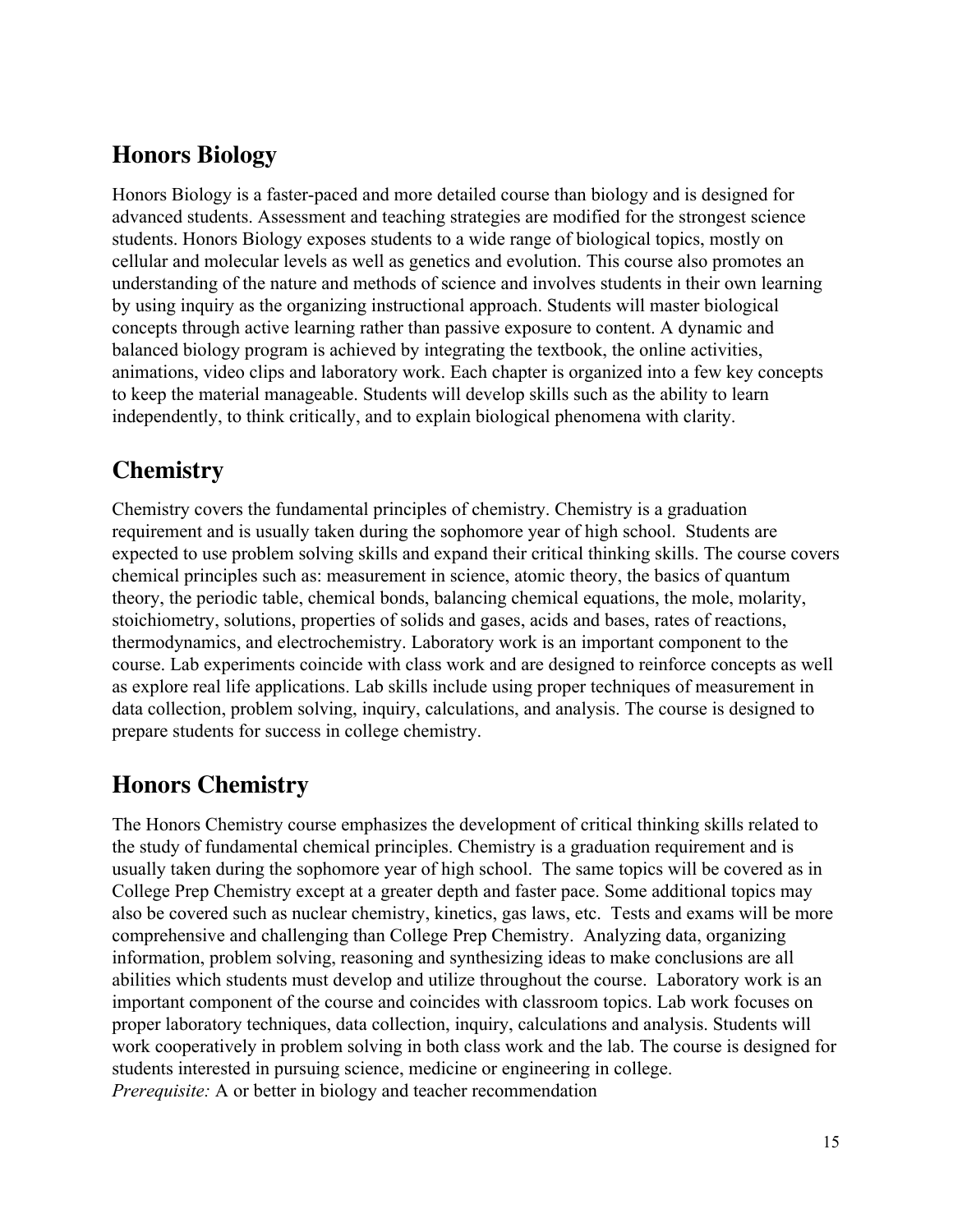### **Physics**

In their junior year at Sacred Heart Academy, all students are required to study Physics. Physics is the study of our physical world. In all physics courses at SHA, there are two components: Acquisition of Knowledge and Skill Development. While studying Physics, our students acquire knowledge about Mechanics including One and Two Directional Motion, Newton's Laws and Forces, Work and Energy, Momentum and Collisions, Rotational Motion, Universal Gravitation and topics in Astronomy. At the same time, our students will develop meaningful skills including the ability to communicate technical concepts, derive relationships between variables of motion, model forces and motion, through diagrams and collaborate with classmates through an active learning environment to develop problem-solving strategies.

## **Honors Physics**

Students in Honors Physics are expected to be comfortable with mathematical tools that are used to quantify concepts in Physics. Honors Physics students will be challenged with higher level problem-solving skills and will learn additional topics to the College Prep curriculum, such as optics, waves or electricity and magnetism.

*Prerequisite:* B- or better in Honors Algebra II/Trigonometry and teacher recommendation

#### **Advanced Placement Biology**

Advanced Placement Biology is the equivalent of a two-semester introductory college biology course. This rigorous and demanding course is designed around the revised AP Biology curriculum framework and focuses on the big ideas in biology: evolution, cellular processes (energy and communication), genetics, information transfer, ecology, and interactions. The curriculum provides a basis for students to develop strong conceptual understanding in biology and the opportunity to integrate that knowledge through inquiry-based activities and laboratory investigations rather than through traditional content coverage. This approach allows students to develop the reasoning skills necessary to engage in science practices such as developing and refining testable explanations, collecting and analyzing data, applying mathematics models, and connecting concepts across domains. Participation in the AP Biology Exam is mandatory. *Placement:* Teacher recommendation is required. Students will be notified if they are recommended.

### **Honors Organic Chemistry and Nanotechnology\***

This course is a comprehensive introduction to organic chemistry, the study of molecules containing carbon. The course is intended for any student interested in pursuing science or medical fields in college or those with an interest in organic chemistry. The focus of the course will be on molecular structure, nomenclature, physical and chemical properties, stereochemistry, reactions and reaction mechanisms, and synthesis of the major classes of organic compounds including alkanes, alkenes, alkynes, aromatic compounds, alcohols, carboxylic acids, ethers,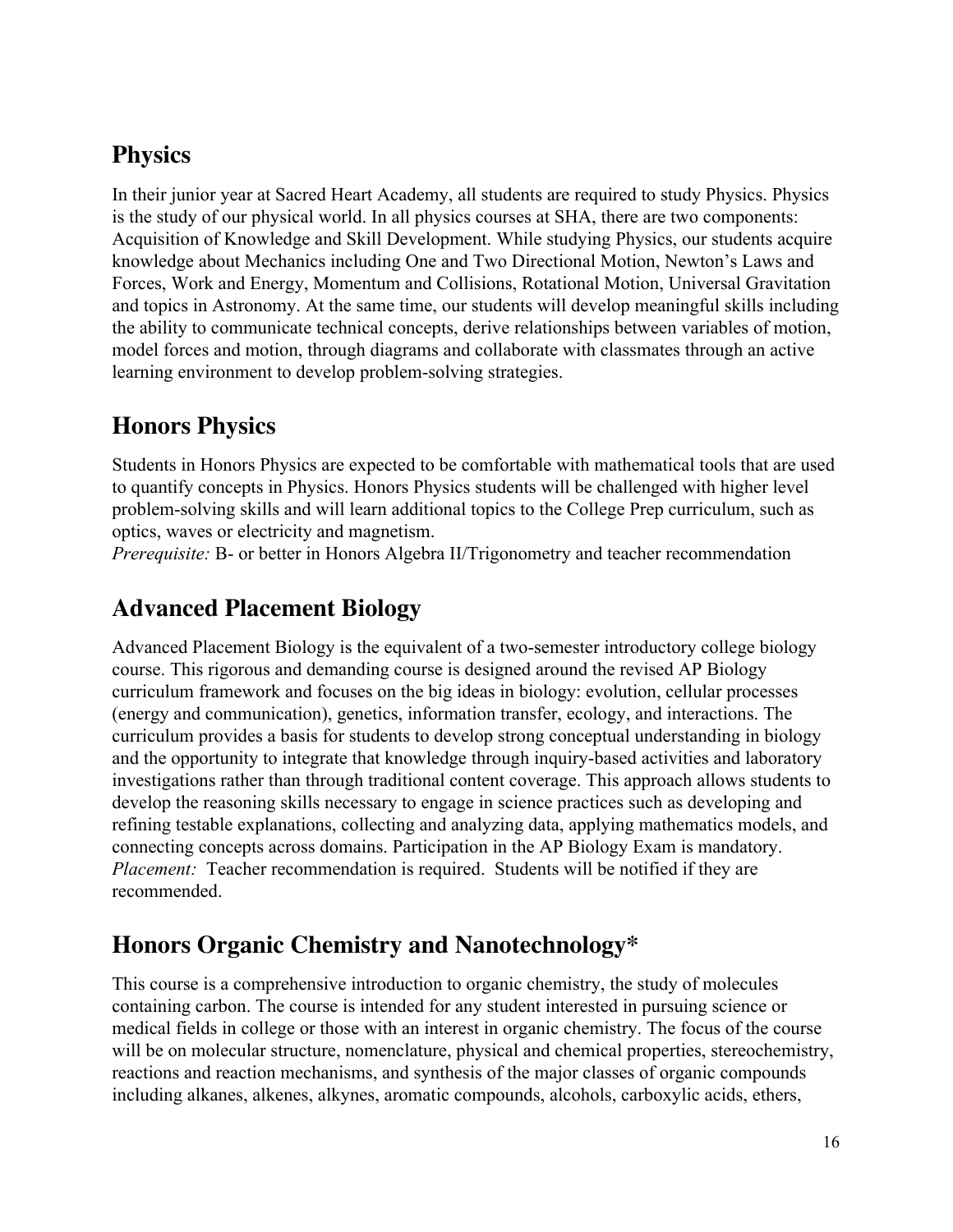esters, and amines. Classwork will consist of group work, lecture, collaborative problem solving, modeling etc. Laboratory investigations are an important part of the course with a focus on techniques of synthesis and purification. Analysis of purity, yield, physical properties etc. will be performed to introduce students to modern organic chemistry laboratory techniques. During the last quarter, students will investigate the emerging field of nanotechnology. Nanotechnology is a process in which scientists study molecular structures in the range of 1-100 nm (1 m = 1 x 10<sup>9</sup>) nm) with the goal to control individual atoms and molecules. Nanotechnology holds huge promise in all fields of science and this course will explore the remarkable properties of nanomaterials as well as the growing applications and scientific breakthroughs that have already been achieved.

*Placement:* Teacher recommendation is required. Students will be notified if they are recommended.

### **Environmental Science**

The objective of this course is to provide students with an in-depth understanding of the environment in which they live, their impact on our environment and multiple important environmental challenges facing our world today. Environmental science is a multidisciplinary subject combining aspects from not only science, but social science as well. Through online and in class simulations, videos, news articles and class discussions, students are asked to question and examine the evidence to educate them. Topics explored in Environmental Science include the basics of ecology, matter cycles and energy flow, biodiversity and species interactions, global climate change, renewable energy sources, pollution and human population. Laboratories and outdoor fieldwork enhance the students' understanding.

### **Anatomy & Physiology\***

Anatomy and Physiology is a course that enables students to understand relationships between the structures and functions of the human body. The course builds on the concepts of biochemistry and cell biology studied in introductory biology and progresses to the tissue, organ and organ system level of organization and function. The role of organ systems in maintaining homeostasis will be explored in addition to the study of relevant disease states. The course is especially appropriate for anyone interested in pursuing further study in biology, medicine, or science. The course will involve a variety of learning opportunities including lab work, models, simulations, videos, collaboration, dissections, etc.

*\*Only one of these courses will run in the 2021-2022 school year based on student enrollment.*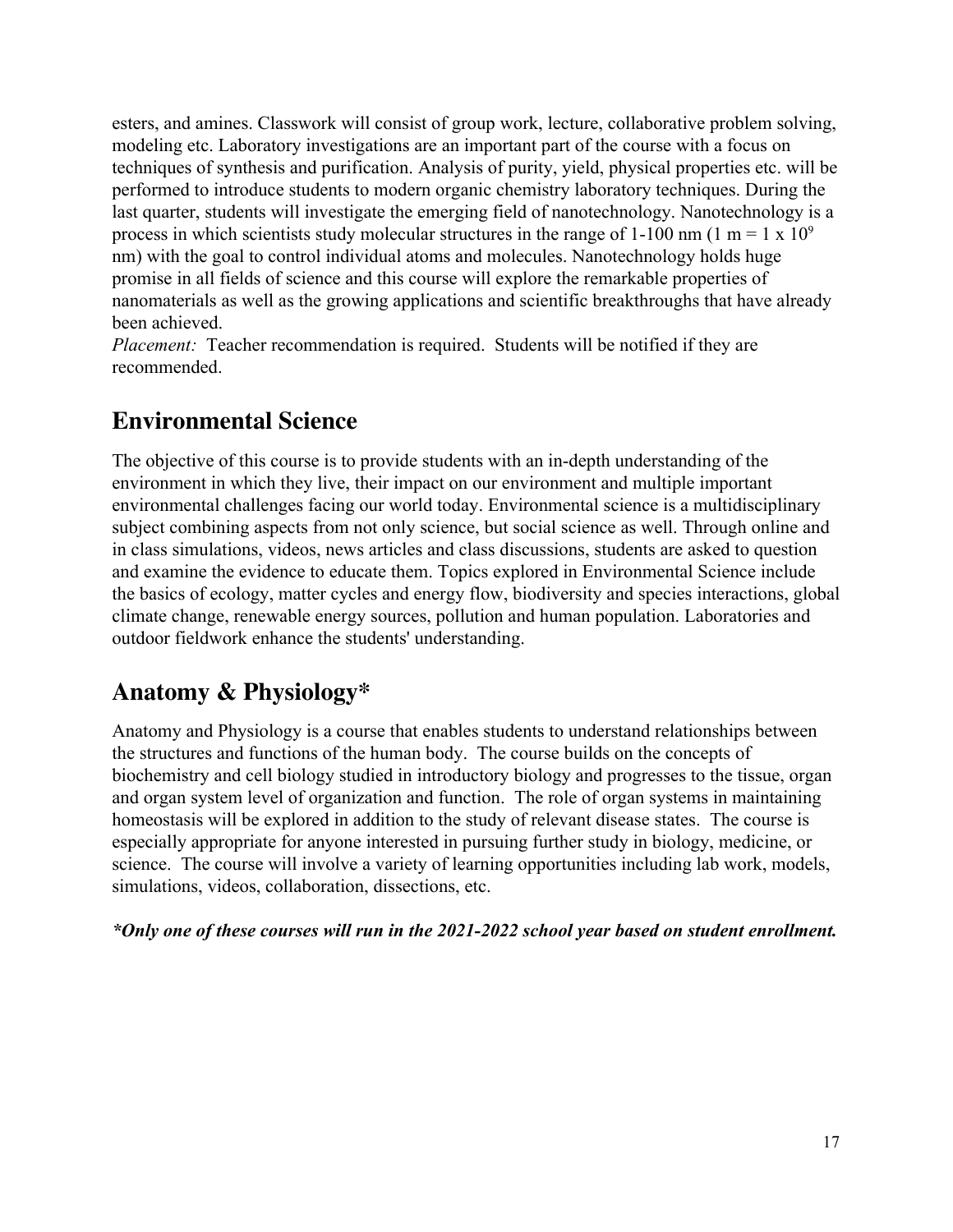# <span id="page-17-0"></span>**Math Department**

| 2021-2022 Math Courses |  |  |
|------------------------|--|--|
|------------------------|--|--|

| $9th$ grade                                         | $10th$ grade                                                                                        | $11th$ grade                                                                           | $12th$ grade                                          |
|-----------------------------------------------------|-----------------------------------------------------------------------------------------------------|----------------------------------------------------------------------------------------|-------------------------------------------------------|
| Algebra I                                           | Alg II/Trig                                                                                         | <b>Analytical Geometry,</b><br>Probability &<br><b>Statistics</b>                      | <b>Statistics</b><br><b>Precalculus</b>               |
| Honors Algebra I                                    | <b>Honors Alg II/Trig</b>                                                                           | <b>Honors Analytical</b><br>Geometry,<br><b>Probability &amp;</b><br><b>Statistics</b> | <b>Honors Precalculus</b><br><b>Honors Statistics</b> |
| Algebra II/Trig<br><b>Honors Algebra</b><br>II/Trig | <b>CP</b> or Honors<br><b>Analytical Geometry,</b><br><b>Probability &amp;</b><br><b>Statistics</b> | <b>Precalculus</b><br><b>Honors Precalculus</b>                                        | <b>Honors Calculus</b><br><b>AP Calculus AB</b>       |

## **Algebra I**

Algebra I is a one-year course which covers the study of linear and quadratic functions. Exponents, systems of equations, inequalities and polynomial functions are also integral parts of this course. Graphing is an important skill that is introduced and developed throughout the entire year. Students are taught to graph both linear equations, systems of equations and inequalities in the coordinate plane. Factoring is also an essential skill that involves first and second-degree polynomials.

## **Honors Algebra I**

This course is designed for students who have demonstrated mastery of basic arithmetic skills and have excellent problem-solving ability. Students move at an accelerated pace through the study of expressions, equations and functions to prepare for advanced mathematics courses. Topics include linear, quadratic, exponential, polynomial, radical and rational equations. Graphing of these is an essential part of this course. Students will end the year completing the square and the quadratic formula which completes the process of solving quadratic equations. *Prerequisites:* Placement into this course is determined by the head of the math department and is based on the student's performance in both the mathematics placement test and past math grades.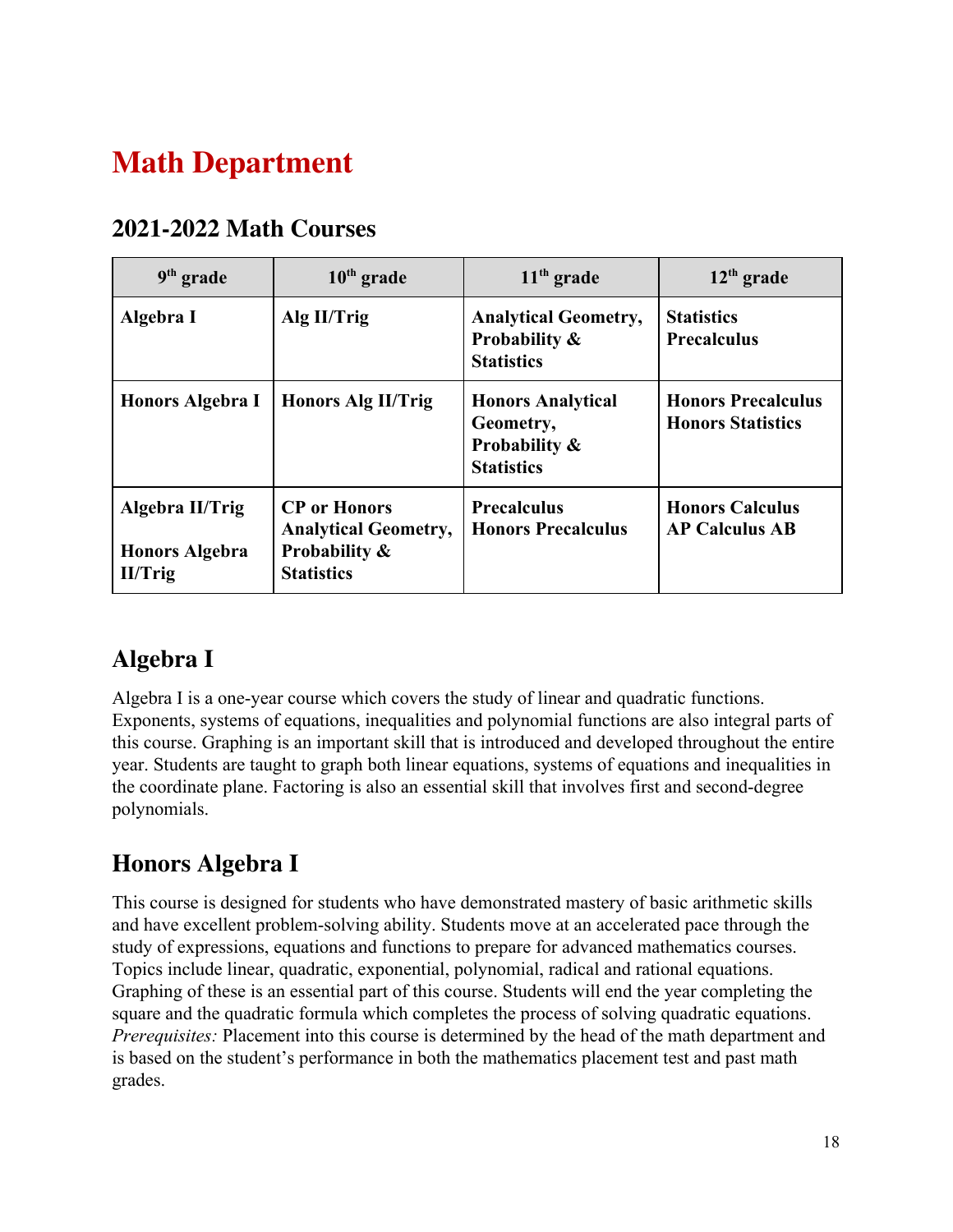## **Algebra II/Trigonometry**

This course expands upon the concepts learned in Algebra I by focusing on the study of functions and an introduction to the study of trigonometry. Topics include the study of linear, quadratic, polynomial and rational algebraic expressions, radicals, irrational and complex numbers, exponents, logarithms and basic trigonometric functions. Probability and data analysis are also topics discussed at this level. The graphing calculator is used extensively throughout this course.

### **Honors Algebra II/Trigonometry**

This course is designed for the student who has demonstrated mastery in Algebra I and has good problem-solving skills. Students move at a fast pace through a variety of concepts and skills. Topics include the study of quadratic functions, matrices, polynomial and rational expressions, radicals, irrational and complex numbers, exponents and logarithms. Probability and statistics are also discussed at this level. Students are introduced to the basics of trigonometry through trigonometric ratios and the unit circle. The graphing calculator is used extensively throughout this course.

*Prerequisite:* Performance in the math placement test, previous grades and/or department recommendation.

## **Analytical Geometry/Probability & Statistics**

This course breaks up the traditional Geometry course into two separate semesters. In the Geometry section, students will study plane and solid geometry topics but will not study concepts that are no longer tested in standardized tests such as the SAT and the ACT. In Math Topics, students will have the opportunity to grasp the concepts of probability, statistics, and conic sections along with standardized test prep.

### **Honors Analytical Geometry/Probability & Statistics**

This course breaks up the traditional Geometry course into two separate semesters. In the Geometry section, students will study plane and solid geometry topics but will not study concepts that are no longer tested in standardized tests such as the SAT and the ACT. In Math Topics, students will have the opportunity to grasp the concepts of probability, statistics, and conic sections along with standardized test prep. Emphasis is placed on problem solving and rigorous logical reasoning at a faster pace than the CP section.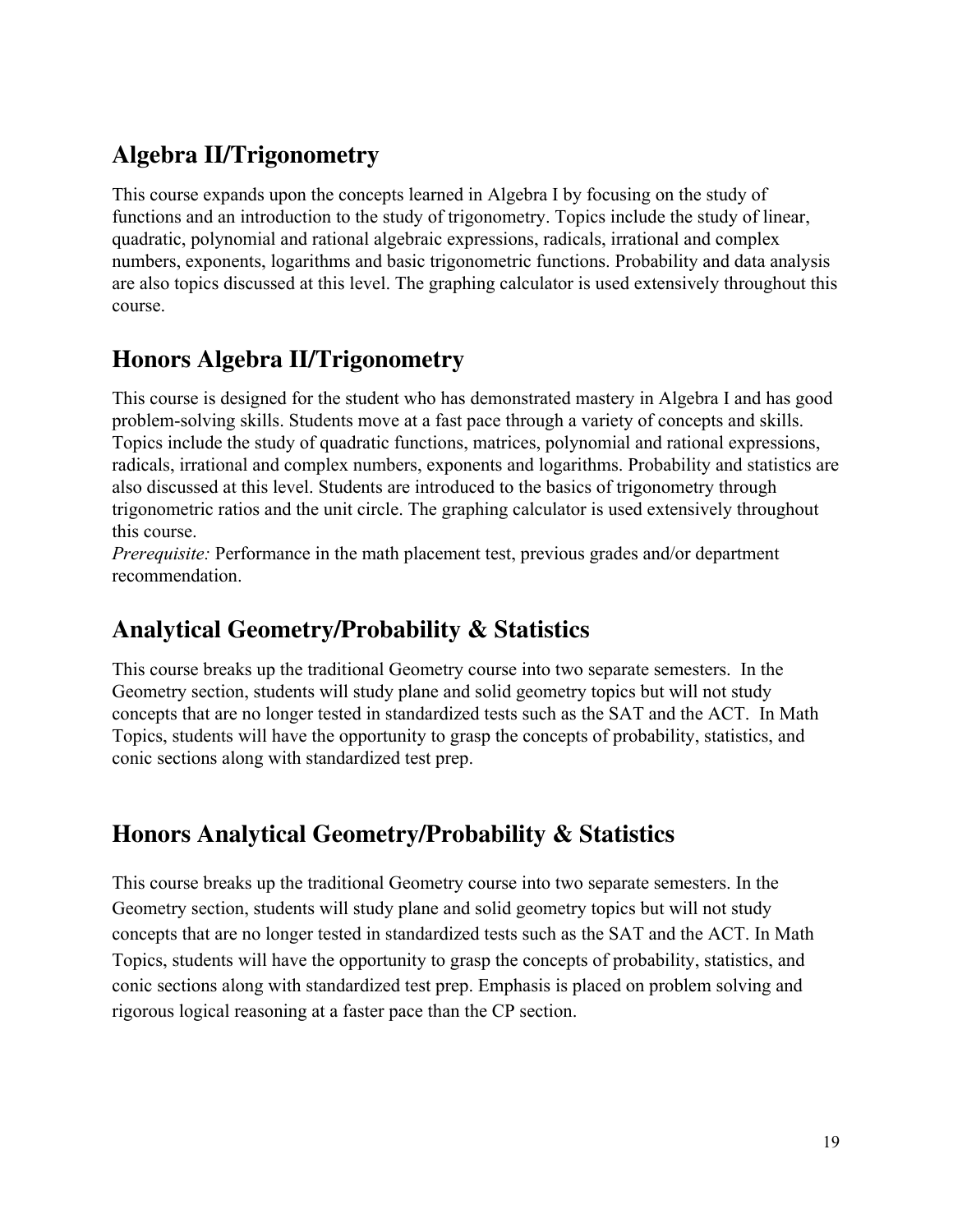#### **Statistics**

The ideas studied in this course represent the statistics that are needed in everyday life. This course is designed with three specific purposes. The first is to provide the student with the understanding of statistics that she will need for college courses, particularly in social sciences such as economics, psychology, sociology, and political science. The second is to help students develop the ability to reason using statistical information-an ability that is crucial to almost any career in the modern world. The third is to provide students with the power to evaluate the many news reports of statistical studies that are encountered in daily life, thereby helping students to form opinions and reach conclusions.

#### **Honors Statistics**

Honors Statistics introduces students to the major concepts and tools for collecting, analyzing, and drawing conclusions from data. This course is intended to prepare students for advanced study in statistics or to use statistical analysis in disciplines such as the social sciences. Students use technology, investigations, problem solving, and writing as they build conceptual understanding. Students are expected to be comfortable with the mathematical tools that quantify statistical concepts. Prerequisite: B+ in Honors Algebra II/Trigonometry and/or teacher recommendation.

#### **PreCalculus**

This course focuses on a study of all functions. Students enhance their knowledge of polynomial functions, radical and rational functions as well as exponential and logarithmic functions. Probability, sequences and series are also discussed at this level. The main topic in this course is Trigonometry, which includes the study of the unit circle, trigonometric identities, graphing trigonometric functions, solving trigonometric equations and the Laws of Sine and Cosine. The graphing calculator is used extensively throughout the course to emphasize and excite the student's learning of mathematical concepts.

#### **Honors Pre-Calculus**

This course builds upon the skills of Algebra II/Trigonometry and is designed for the student who has good problem-solving abilities. Topics include: sequences and series, probability, logarithmic and exponential functions, vectors, parametric and polar equations and their graphs. Trigonometry is the main focus of this course. During our study of trigonometry, the course will include trigonometric ratios, the unit circle, graphing trigonometric functions and their transformations, solving trigonometric equations using trigonometric identities, inverse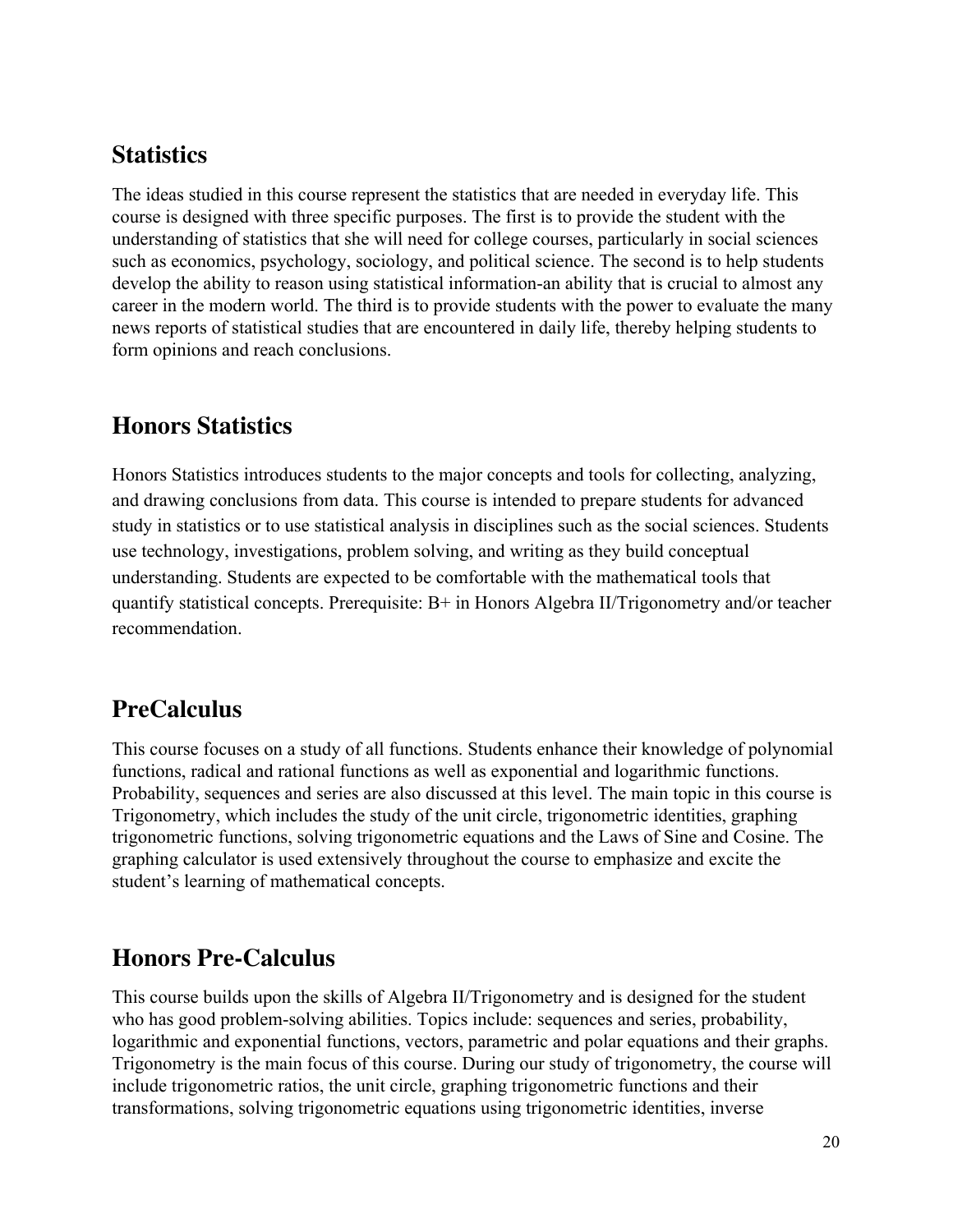functions, and the Laws of Sines and Cosines. At the end of the year, students begin to study limits and continuity as they prepare to take either Honors Calculus or AP Calculus in their senior year. The use of technology is an essential aspect of this course. *Prerequisite:* B+ in Honors Algebra II/Trigonometry and/or teacher recommendation.

#### **Honors Calculus**

Calculus is a branch of mathematics that studies rates of change of functions. The first semester concentrates on pre-calculus skills as well as finding limits of functions. As the semester progresses, differential calculus is introduced. Students compute derivatives and study their various applications including the slope of the tangent line and velocity/acceleration problems. In the second semester, integral calculus is studied. Students will again compute many integration problems and will apply their skills by solving real-life word problems. Although the students at this level do not take the AP Calculus exam they are still responsible for learning the three main components of Calculus: Limits and Continuity, Derivatives and Integration. The use of technology is an important part of this course.

*Prerequisite:* B or better in Honors Algebra II/Trigonometry, Pre-Calculus and/or teacher recommendation.

#### **AP Calculus AB**

AP Calculus is a rigorous course which is based on the AB Advanced Placement syllabus as outlined by the College Board. This course emphasizes a multi-representational approach to learning: 1) graphically 2) numerically 3) analytically and 4) verbally. Topics include: Limits and Continuity, Differential Calculus and Integral Calculus. Application of the derivative and the integral are studied throughout the year. The use of technology is an essential part of this course. Students are required to sit for the AP Calculus exam in May.

*Prerequisites:* B+ in Honors Pre-Calculus, PSAT scores and/or teacher recommendation.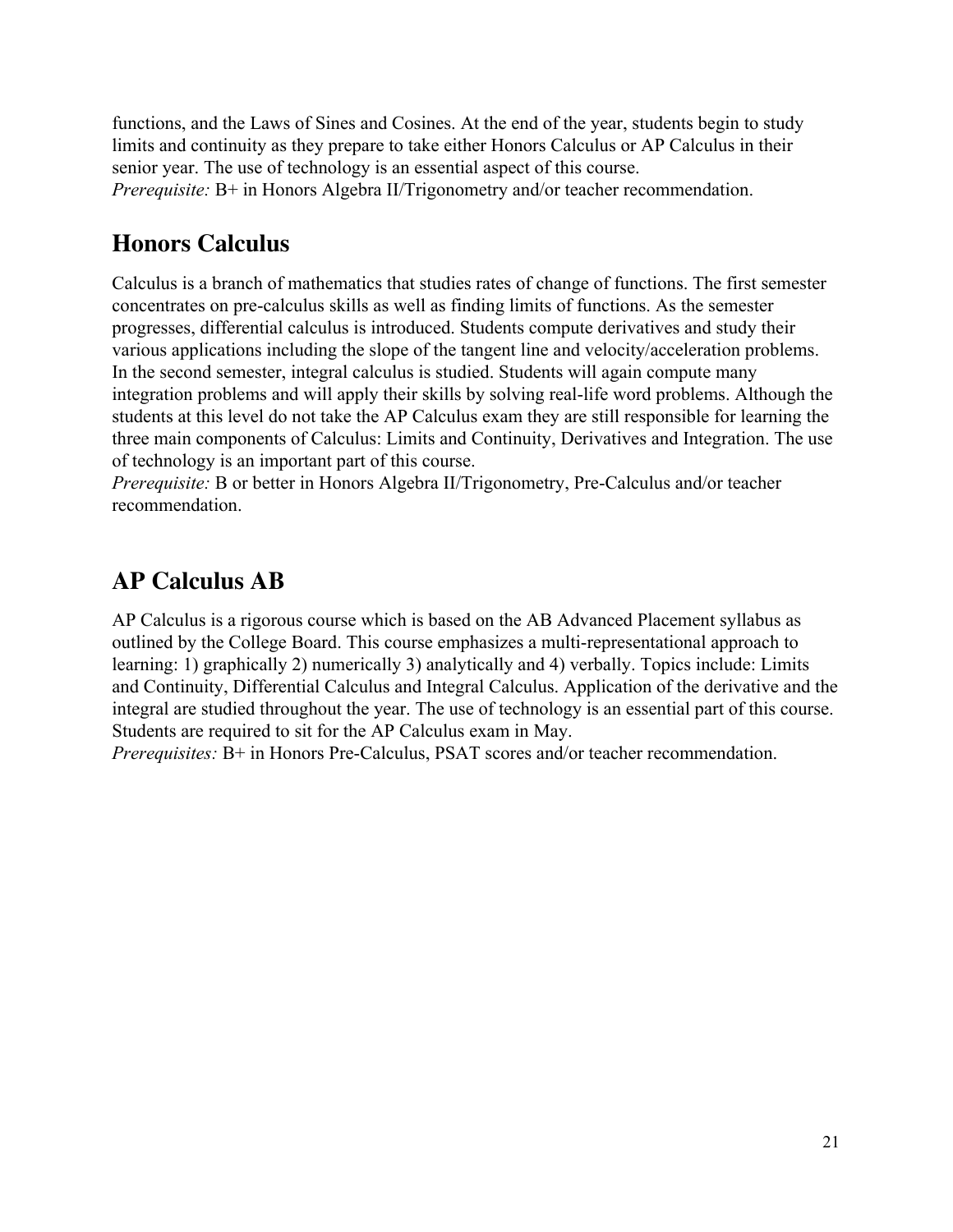## <span id="page-21-0"></span>**World Languages Department**

## **French I**

This course introduces students to the vocabulary and the basic structures of the French language. The goal of the course is to help students develop the essential language skills of speaking, listening, reading and writing. This is achieved through the use and study of various and level appropriate texts, audio, visual, and authentic resources. Students are afforded the opportunity to practice their language skills through dialogues, collaborative work and the use of appropriate educational technology. Level appropriate readings, videos and class activities enhance the students' knowledge and appreciation of French and Francophone cultures.

### **French II**

This course continues to build upon the language skills developed in the French I. More complex structures and diverse vocabulary lessons are presented in thematic units. The focus continues to be placed upon the use of various authentic materials to improve students' proficiency and fluency in the language. Students are afforded the opportunity to practice their language skills through dialogues, collaborative work and the use of appropriate educational technology. Level appropriate readings, videos and class activities enhance the students' knowledge and appreciation of French and Francophone cultures.

## **Honors French III**

This course is intended for motivated learners who wish to continue an in depth and comprehensive study of the French language. Students will have added concentration on their reading and written comprehension through the study of selected readings of poems, fables, fairy tales and short stories. Relevant and thematic vocabulary is introduced through the study and use of various level appropriate texts, audio, visual and authentic resources. Students are afforded the opportunity to practice their language skills through dialogues, presentations, collaborative work and the use of appropriate educational technology. Authentic resources will aid students as they acquire further cultural awareness and improve upon their aural and oral proficiency. *Prerequisite: Students must achieve a B+ or better and the recommendation of the instructor.*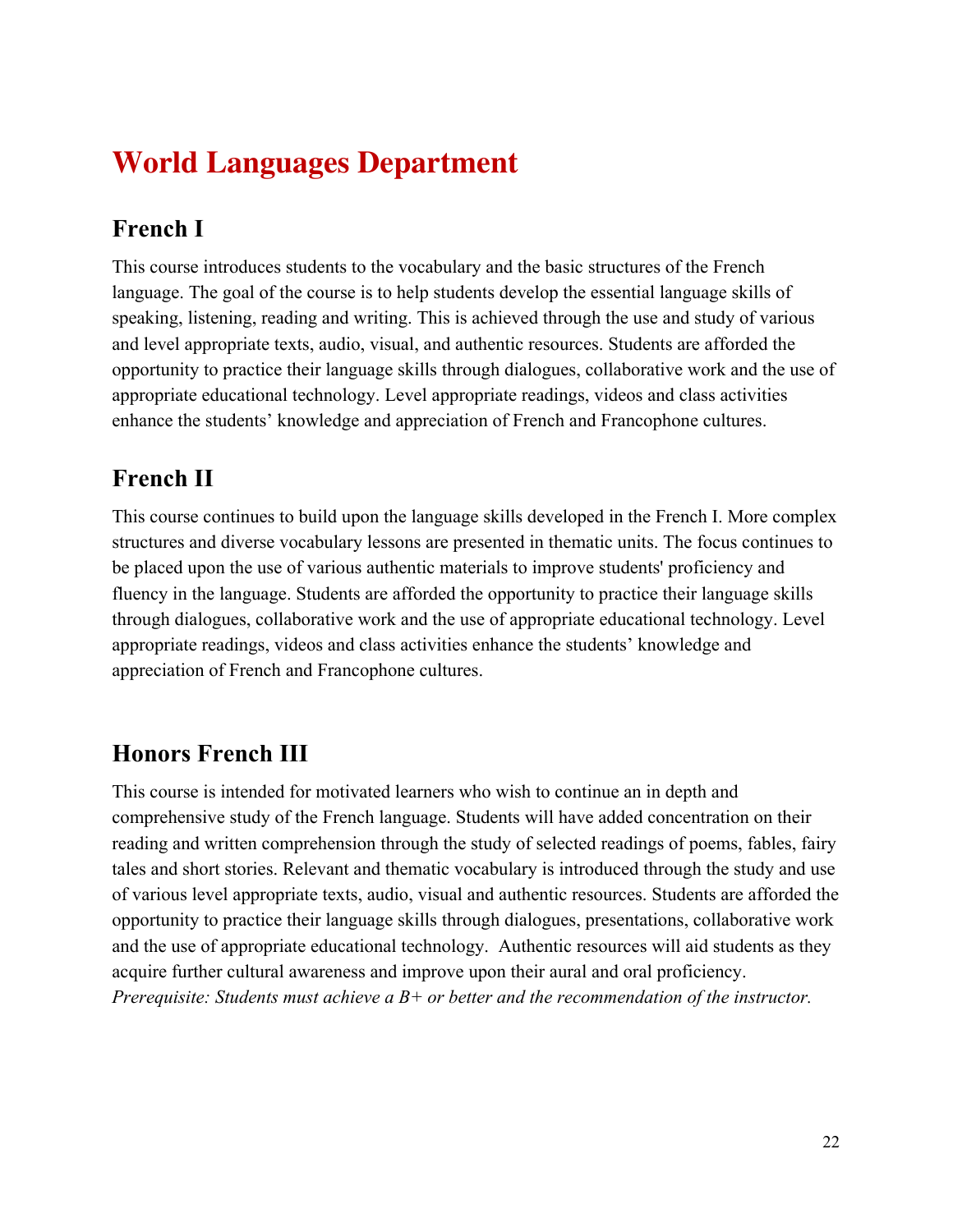### **Honors French IV: Francophone Cultures and Civilization**

This challenging course affords students the opportunity to build upon the language skills and cultural competency they've developed in the previous years of study. Students will read, discuss and analyze various Francophone selections in the target language. Films and other authentic materials will be introduced to allow the students to explore various aspects of Francophone culture. Students will be expected to write, speak, and conduct oral presentations in the target language. An extensive review of advanced grammar and vocabulary is also included; however, the focus of the course is placed upon the use of language to discuss Francophone culture and civilization.

*Prerequisite: Students must achieve a B or better in Honors French III or an A or better in French III and the recommendation of the instructor.*

#### **Spanish I**

This course is for both the student who has never had Spanish and those who have had some prior exposure. Students are introduced to Spanish vocabulary and grammar structures such as present tense verb conjugations, appropriate sentence syntax and noun-adjective agreement. Vocabulary will be introduced in thematic units. Students will be global-minded speakers of Spanish who are able to listen, speak, read and write in the target language. Cultural competency will also be developed and explored.

### **Spanish II**

This course is designed for students who have successfully completed Spanish I. Students are introduced to the past tenses in Spanish as well as other advanced grammar structures. Vocabulary will continue to be introduced in relevant thematic units through the use of level appropriate texts, authentic resources and stories. Cultural competency will continue to be refined and explored. Students will have additional opportunities to role play and present dialogues in order to increase fluency and proficiency.

*Prerequisite*: Students must achieve a B+ and the teacher's recommendation

### **Spanish III**

Spanish III continues to build on the material presented in Spanish I and II. All topics are reviewed and expanded upon. Students are introduced to complex grammar structures such as the subjunctive mood. Other key concepts include passive voice and hypothetical clauses. Additional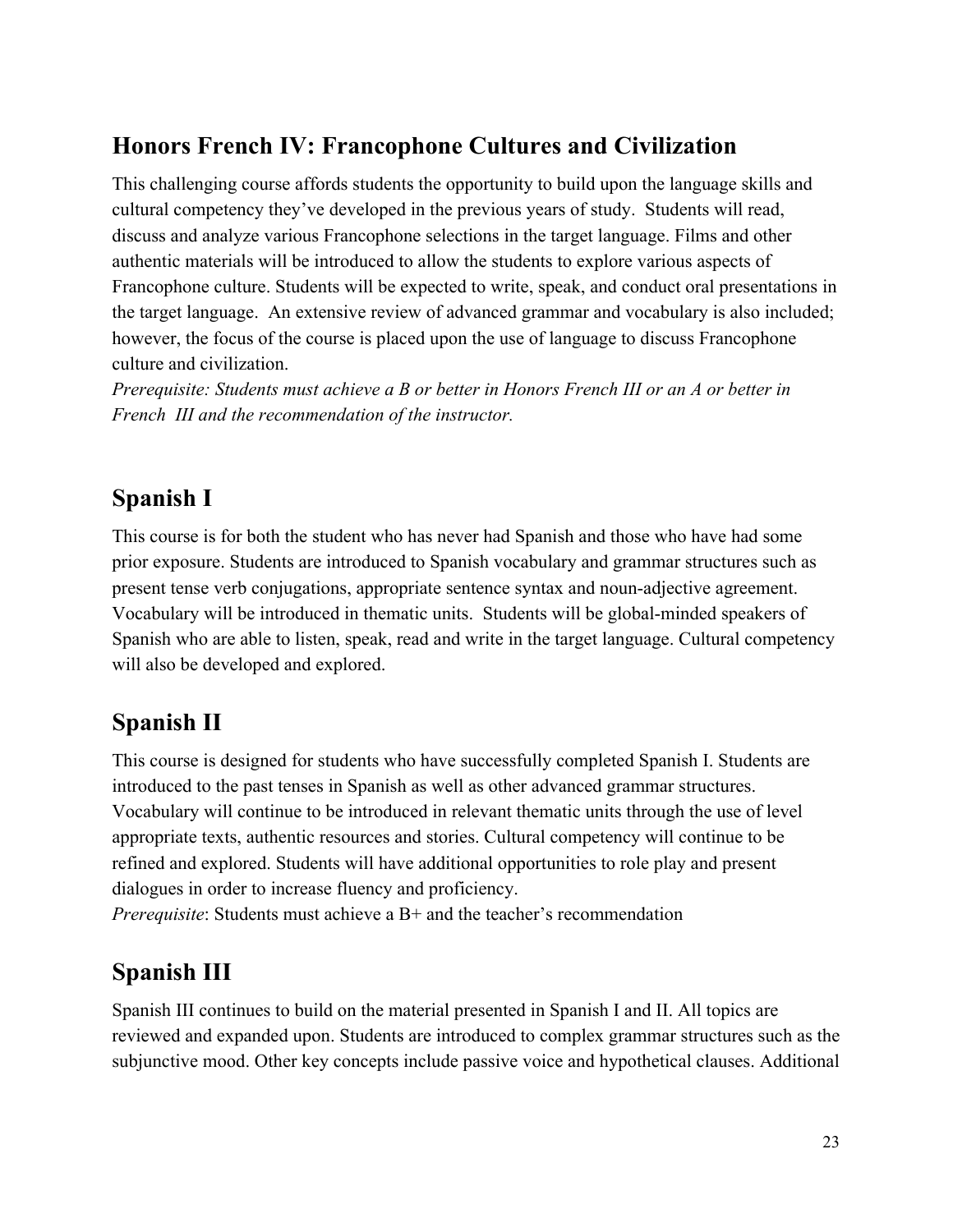vocabulary will be introduced and previous vocabulary will be utilized. Students will have added concentration on reading and writing through current events, poems and short stories.

### **Honors Spanish III**

Spanish III Honors is designed for the motivated student who has proven she can work both independently and at a faster pace. This course continues to build upon the material presented in the first two levels. Students are introduced to complex grammar structures such as the subjunctive mood. Students will have many opportunities to role play and give oral presentations. Students will also read and analyze advanced poems and authentic texts. *Prerequisite: Students must achieve a B+ or better and the recommendation of the teacher*.

### **Honors Spanish IV: Spanish Language and Cultures**

The fourth year focuses on mastering the grammar learned in the first three years. All the material presented in the first three years is reviewed and expanded upon. Class participation is imperative in order to be successful. There is a strong emphasis placed on writing essays and papers. Students are required to do oral presentations. The student is required to read short stories, poems, and excerpts from novels and interpret on her own. There will be an emphasis on Hispanic Cultures and history as well as literature and film, which will be discussed in the target language.

*Prerequisite: Students must achieve a B or better in Honors Spanish III or an A or better in Spanish III and the recommendation of the instructor.*

# <span id="page-23-0"></span>**Theology Department**

#### **Sacred Scripture**

The fall semester of this course will introduce students to the content of the Hebrew Bible or Old Testament - the Torah, the Prophetic Books, the Historical Books, and Wisdom Literature. By exploring the historical, literary, cultural and theological heritage in ancient Israel, students will develop a stronger understanding of and appreciation for the Old Testament, both textually and spiritually. By the end of the course, students will have learned about: creation and fall, faith and story, Exodus and freedom, power and violence, love and covenant, prophecy and kingship, etc. The Hebrew Scriptures have influenced people for centuries. An awareness of their content and lessons can assist in a fuller understanding not only of Judaism but also of Christianity.

In the spring semester of this course, students will be introduced to the texts of the New Testament. We will review the books and writings of the New Testament, focusing especially on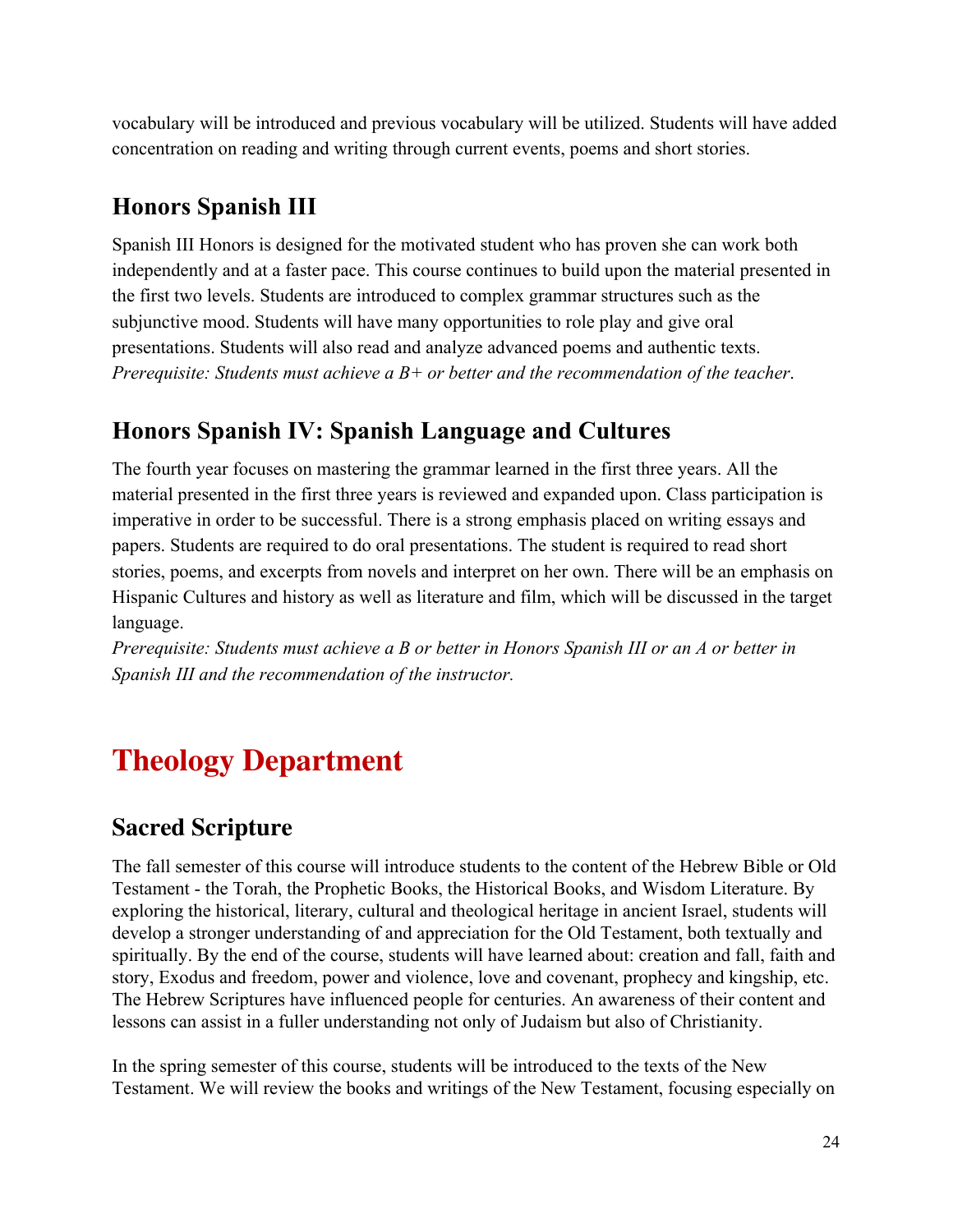the four Gospels – Mark, Matthew, Luke and John. Time will be devoted to learning how to read and analyze the gospels and their portrayal of Jesus. Through this course, students will expand their understanding of both the Historical Jesus and the Christ of Faith. In doing so, each student should also expand her understanding of how she relates to the stories of Jesus and, most importantly, how she can best imitate Jesus in the events and decisions of everyday life.

### **Church History**

This course focuses on the pivotal moments and people in the history of the Catholic Church. The students will delve into the church of the Apostles, the early church councils, the monastic period, the great schism of 1054, the Protestant Reformation, the Council of Trent, Vatican I and Vatican II. In addition, they will explore the people who have shaped the Church, including St. Peter & St. Paul, St. Augustine, St. Teresa of Avila, St. Thomas Aquinas, St. Ignatius of Loyola, St. Madeleine Sophie & St. Philippine Duchesne. During this course, the students will read at least one papal encyclical and study primary sources.

## **Morality (Semester)**

 This course deals with human morality, the web of our human relationships and how we handle them in an attempt to help students understand that morality is neither a Christian invention nor a Catholic one, but rather a necessity of our humanity. The course proposes that once we decide to live a moral life in the even flow of our relationships with others, we can then begin to see what our Christianity and, specifically, what both our Catholic faith and our Creator want us to do with our lives and with all of the riches with which we've been blessed..

## **World Religions (Semester)**

In an ever-shrinking world, we encounter people with a greater diversity of opinions and beliefs. One of the best ways to build a culture of respect and peace is to engage and learn from those who differ from ourselves. Since Vatican II, the Catholic Church has called for a greater sense of empathy and awareness for all religions. In this course, the students will learn about the other major world religions, namely Hinduism, Judaism, Buddhism and Islam. By the end of this course, the students will have a better understanding of our global community and a deeper respect for those of other faith traditions.

## **Catholic Social Justice (Semester)**

In this semester-long religion course, students have the opportunity to study Catholic Social Teaching. By using Church documents including papal encyclicals and bishop's statements, students learn about the Catholic Church's role in the modern world. The themes of Catholic Social Teaching frame discussions on contemporary topics such as domestic poverty, global poverty, migration, the environment, war and peace and the right to life. Students engage with these topics and learn about ways that progress is being achieved throughout the world and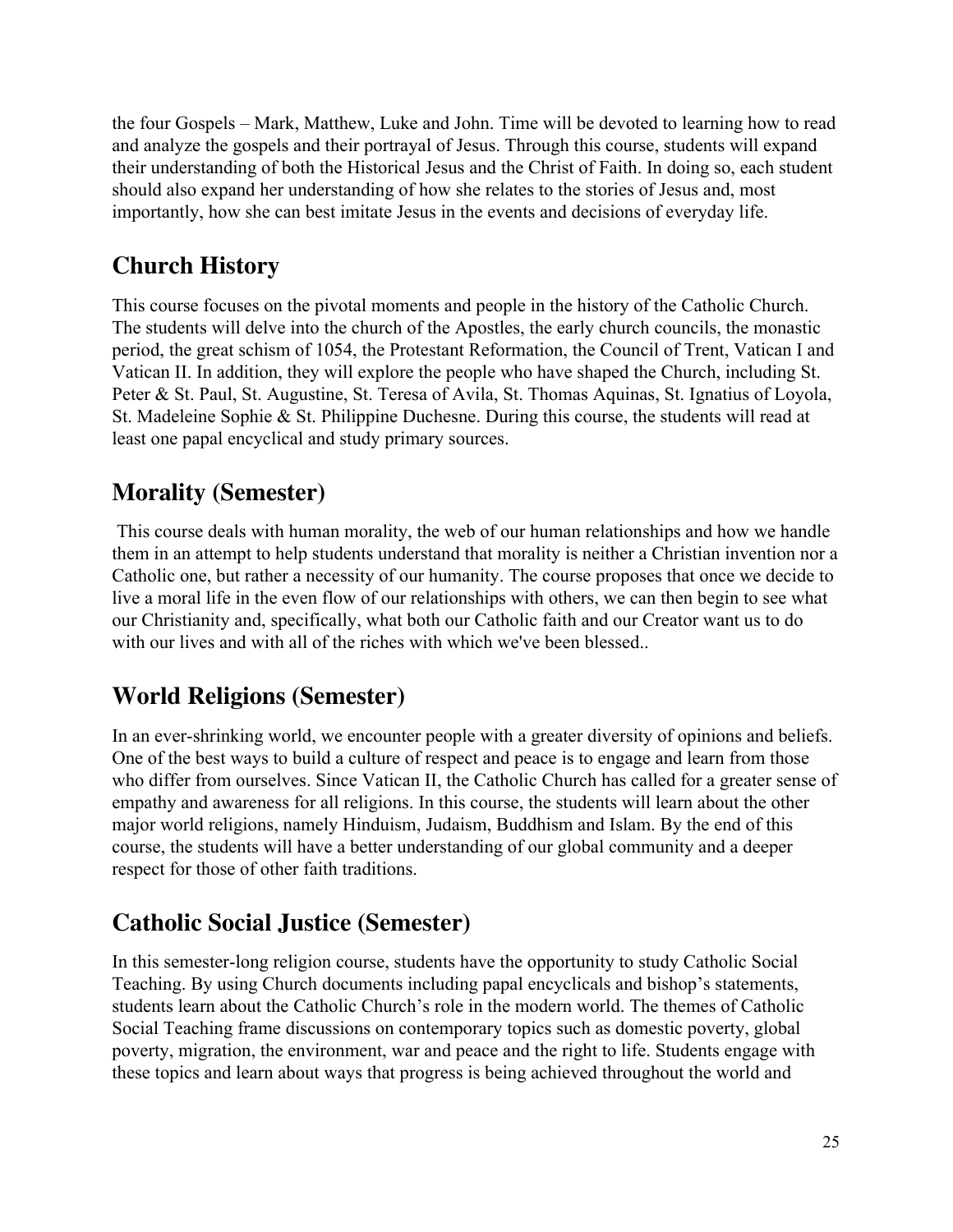where work remains. The course is designed to reflect current events and topics, but always remains centered on the Church's commitment to justice.

#### **Discovering Women of Faith (Semester)**

This semester-long course explores the virtue of faith and how various women, particularly in the Christian tradition, have lived out their faith throughout history. Students will discuss the vital question: "What does it mean to be a woman of faith in our modern world?" by exploring the writings, mystical experiences, theological developments, and witnesses of faithful women including but not limited to: Hildegard of Bingen, Julian of Norwich, Harriet Tubman, Madeleine Sophie Barat, Edith Stein, Dorothy Day, Simone Weil, Mahalia Jackson and Fannie Lou Hamer and Flannery O'Connor.

# **Instructional Technology Department**

#### **Coding and Computer Science I (Independent Study)**

Students will be introduced to the field of computer science and the fundamentals of computer programming with an emphasis on problem solving and logical thinking. Topics that will be covered include: animation, graphics, games and data structures. It is a beginner programming course and students will move at their own pace. No background in computer science is needed to succeed in this course.

## **Coding and Computer Science II (Independent Study)**

Students will learn the languages HTML and CSS, and will create their own live homepages to serve as portfolios of their creations. This is a project-based learning course. Not only will students learn how to structure, style and create their own website, they will also develop animated and interactive web pages. This is a faster paced course. Prerequisite: Coding I.

#### **Digital Photography I: Through the Lens (Semester)**

Students will learn about digital photography by understanding the functions of the parts of the camera and how to manage aperture, composition, depth of field, lighting, shutter speeds, and different lenses. Students will learn about several different photo editing software options on different devices and green screen photography. Students will be required to complete a portfolio of 10 photographs from Abstract, Aerial, Architecture, Baby, Candid, Documentary, Event, Family, Fashion, Food, Landscape, Macro, Mobile, Night, Photojournalism, Portrait, Sports, and Wildlife that exhibit a clear understanding of the elements learned and express their creativity. \*This course will be offered as an independent study for students who have a DSLR or mirrorless camera with a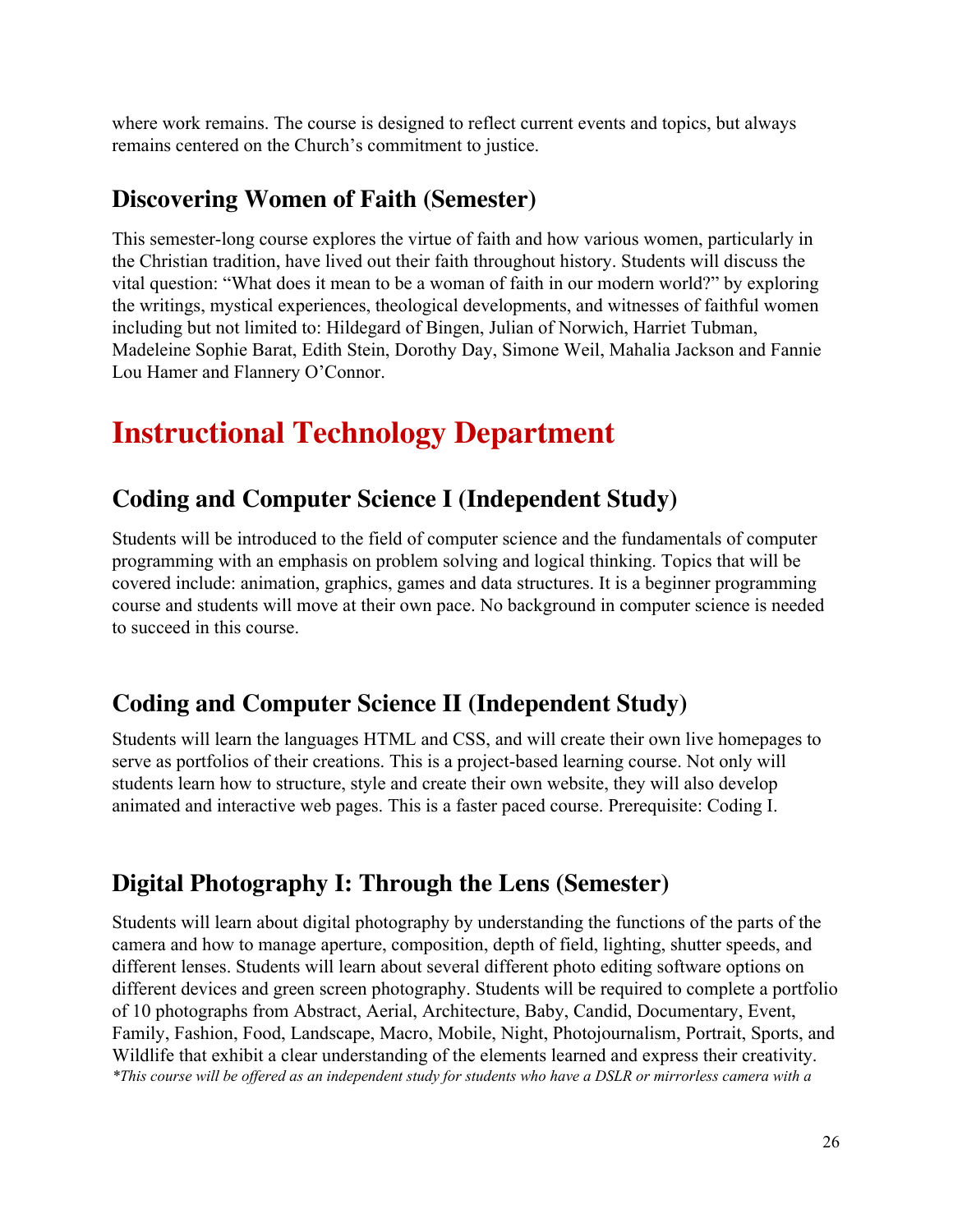sensor that has at least 16 or more megapixels. Previous teacher(s) will be asked to confirm a student's ability to *work independently and to meet deadlines.*

#### **Digital Moviemaking: Ready, Set, Action (Semester)**

Students will learn about digital moviemaking by exploring the different genres of movies including action, comedy, drama, history, horror, instructional, musicals/dance and science fiction. Students will learn how to record, import, edit, and narrate in iMovie and use Garageband to import, edit, and lay tracks for adding sound to their movies on an iMac. Students will express their creativity and personal interests through their movies and learn to collaborate with their classmates on several small group projects as well as completing 4 individual movies of varying focus and length and a commercial for the school.

## <span id="page-26-0"></span>**Arts Department**

#### **Visual Arts I: Fundamentals of the Creative Process**

The goals of VA1 are to add observational aptitude to the students' learning skills, address the influential nature of art, present the interdisciplinary creative impulse and thinking process as instinctive and historically universal, and introduce the basic art language used to initiate and critique visual art. The elements of art (line, shape, texture, color, form, value, and space) are the foundation of the curriculum at this level. The individual and integrated use of the elements of art will be investigated using both two and three-dimensional applications. Fundamentals of drawing, color theory, bas-relief, functional art, and printmaking will allow the students to develop personal themes and compositions during their exploration of technique.

#### **Visual Arts II: Process Thinking and Application (Semester)**

The goals of VA2 are to have the students be more personally engaged in the "step by step" nature of the creative process by learning to use observation and research skills to inspire ideas, to develop a singular concept into a related series, to solve technical problems by experimentation, and to fully implement the basic art principles used to organize and compose visual art. The Principles of Art (emphasis, balance, movement, contrast, unity, rhythm, and pattern) are the foundation of the curriculum at this level. The integrated use of the Principles of Art is investigated using both two and three-dimensional applications. With an emphasis on composition and original concept development, both Fine Arts and Commercial Art themes are addressed. Breadth in drawing, collage, sculpting, and printmaking skills are developed to inspire original solutions to projects. Fashion and graphic design are introduced at this level.

#### **Visual Arts III: Composition and Reproduction (Semester)**

With an emphasis on the development of 2D and 3D composition, this course of study focuses on the students learning to be more inventive in their solutions to project challenges, to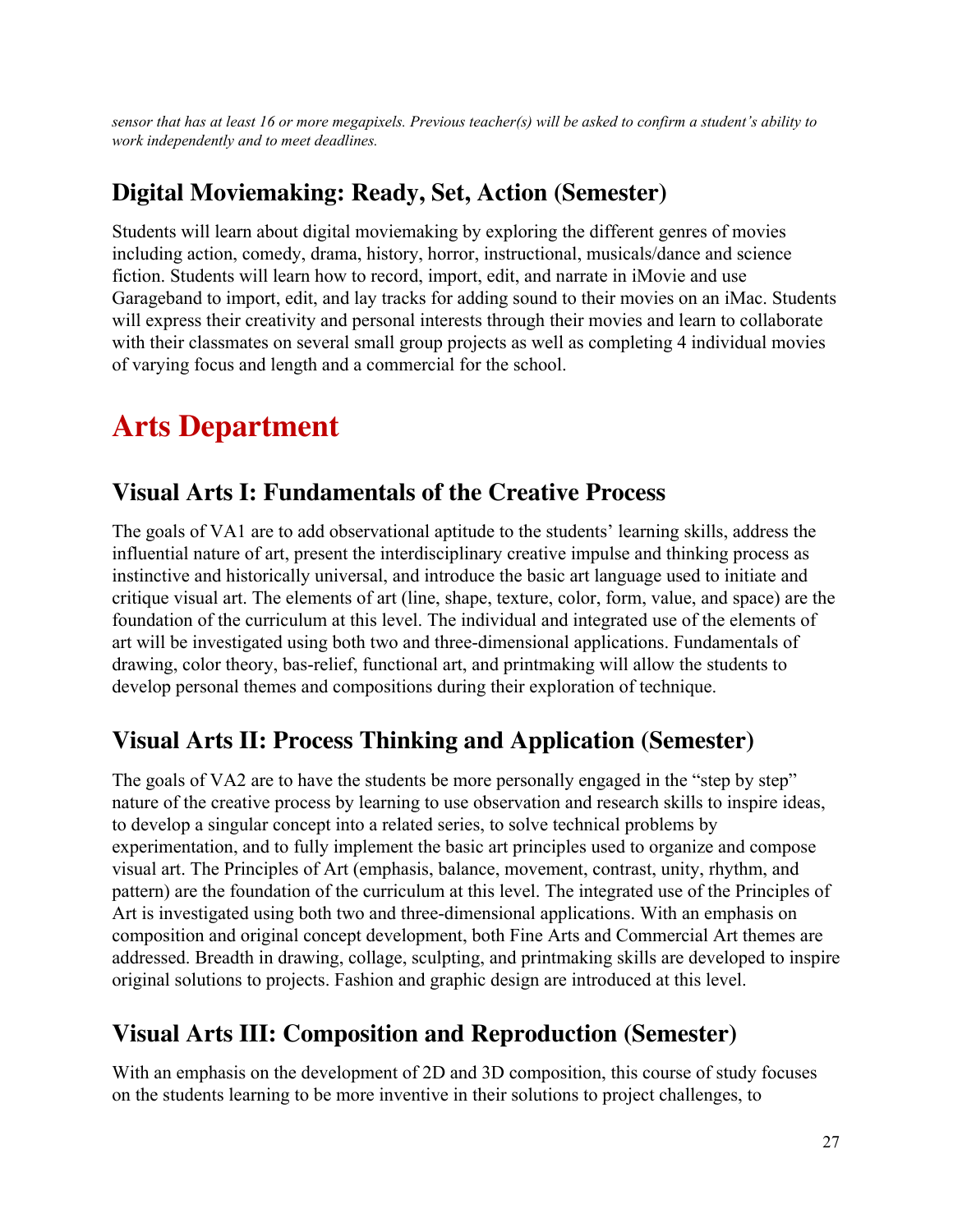selectively use and address the elements and principles of art when composing their work and, to study technique by investigating master works through observation and experimentation. Each student is challenged to learn to utilize history as a personal tool of discovery and inspiration; particular attention is paid to the variety of technical processes of modern artists from circa 1850 to present. The media to be explored will be determined in light of the individual student's goals. *Open to all students.*

## **Advanced Visual Arts III: Portfolio Development (Semester)**

This course of study allows the serious art students more independence in their choice of themes, media, and techniques. The art college bound student's creative goals are prioritized in light of their college aspirations in conjunction with an intensive investigation of the elements and principles of art with an emphasis on drawing skills. The portfolio requirements of a variety of student selected and local colleges are investigated; portfolio projects are developed with the individual student and colleges of choice in mind. At this level, the serious non-portfolio students focus on developing their own artistic voice as well as learning to consider how their visual expressions are perceived by the viewer. Given a series of technique and/or conceptual lessons that include a variety of 2D and 3D media, the students learn to respect the value of the possibilities inherent in specific techniques and to develop original applications. *Art teacher recommendation required*.

### **AP Studio Art**

The AP Studio Art experience challenges the students to develop a portfolio of 24 artworks that demonstrates their artistic abilities within a specific area of art: Drawing, 2D Design, or 3D Design. Within the boundaries of the portfolio type selected, the students are required to show proficiency in each of the three AP Art Exam categories of evaluation: Quality- the evaluation of five artworks that physically represent technical skill, Breath- the evaluation of twelve digitally submitted artworks that demonstrate a variety of compositional and technical solutions to required assignments; the mastery of a variety of skills must be demonstrated, and Concentration- the evaluation of a series of twelve digitally submitted artworks that express a significant investigation of a personal and specific theme; technical and visual growth must be clearly demonstrated. With all of the requirements associated with the AP Studio Art exam in mind, the primary goal of the SHA AP Studio Art curriculum is to ensure each student will thoroughly experience lessons and opportunities that challenge her natural artistic aptitude; personalized lessons will necessitate the use critical thinking skills, require research, and advance the technical abilities of each student in light of their individual portfolio objectives. *Art teacher recommendation required*

## **Fundamentals of Music Theory (Semester)**

This course will introduce students to the fundamentals of music theory, providing them with the skills needed to read and write Western music notation in the common practice period. They will learn to understand, analyze, and listen.. The class will cover material such as pitches and scales, intervals, clefs, rhythm, form, meter, phrases and cadences, and basic harmony.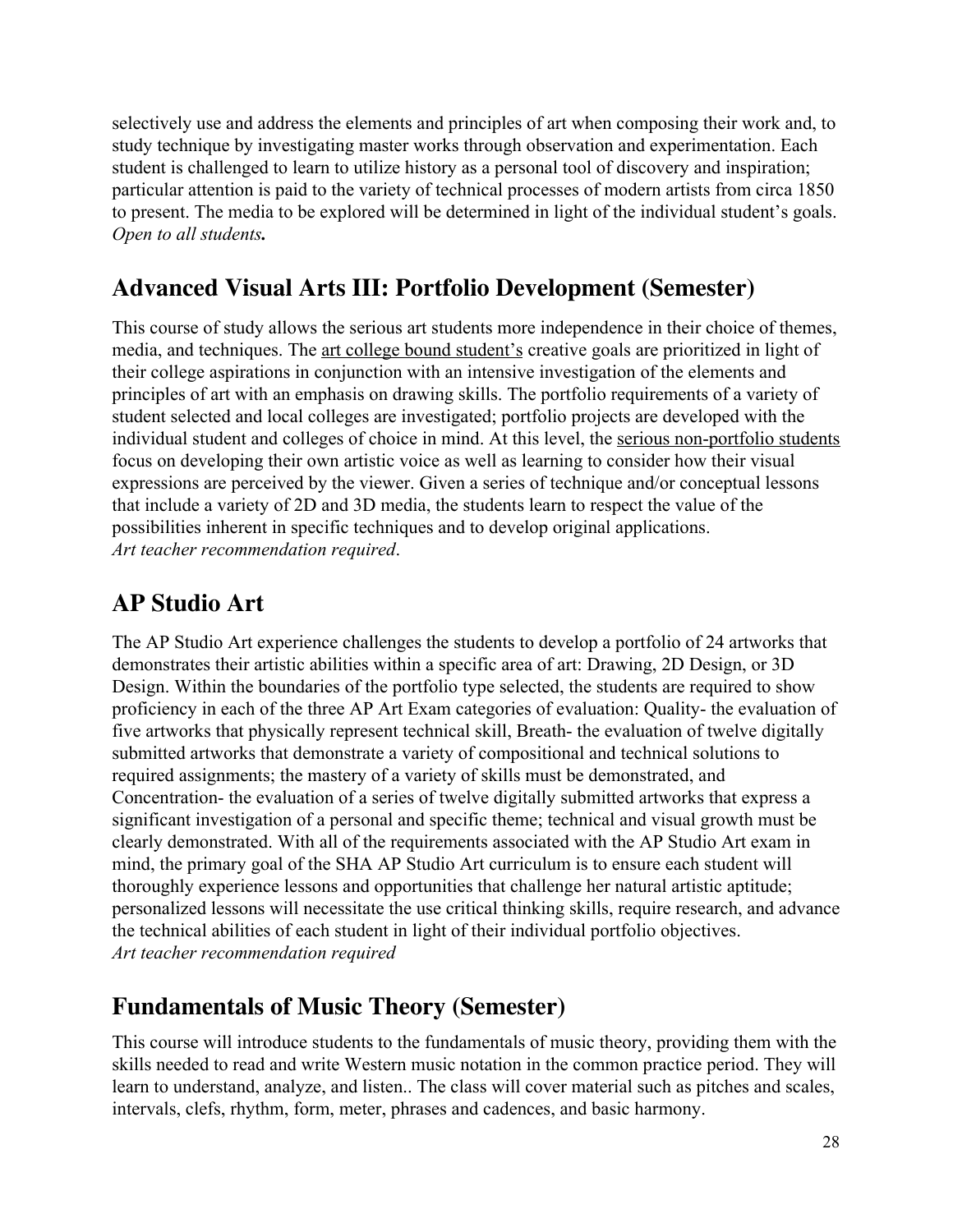This course covers the fundamentals of Western music theory, from the absolute basics to some more advanced concepts and, as such, is the perfect course for beginners and more experienced musicians alike. No prerequisite.

## **Yearbook Design and Publication (Full-Year)**

In this course, students will work on the content and overall development and publication of the school yearbook. Students will gain and practice skills in the areas of page design, photography, copywriting, editing and publishing. Throughout the course of the semester, students will produce yearbook pages that capture school memories. Students may be asked to attend or cover events outside of the school day, but the independent work time is flexible and adaptable. There will be a strong emphasis on time management and design principles, as students will work independently in order to meet deadlines. Students will need to be responsible, communicative, responsive and collaborative. This could be a semester or year-long course. *Previous teacher(s) will be asked to confirm a student's ability to work independently and to meet deadlines.*

**Pop Piano (Semester)** Learn to play your favorite pop songs, from classic artists like The Beatles to contemporary artists like Shawn Mendes or Arianna Grande. This class will take place in the SHA Piano Lab and is accessible to students with all levels of experience. Students in this class will learn concepts of music theory in order to understand how to apply harmonic structure, articulation and texture to learn the basics of playing the most prominent musical instrument in history.

**Guitar Ensemble (Semester)** Learn how to play the acoustic guitar. Students taking Guitar Ensemble will learn different aspects of guitar performance including, melodic playing, accompaniment and ensemble playing. Using a modern approach of tablature and chord figures, students will learn repertoire that ranges from classical, to modern pop songs. No experience is needed to join, but students will be expected to provide their own instruments.

# **Health and Wellness**

#### **9th and 10th Grade Wellness**

The goal of the wellness course is to address current topics that influence the overall mental and physical wellbeing of a high school student. Main topics to be covered are time management, mental health awareness, nutrition, appropriate social media usage, vaping and alcohol use, and sex education. Students participate in group discussions, analysis of current events, project based learning, as well as physical activity. Emphasis is placed on leading a well balanced and healthy lifestyle. All 10th grade students will be certified in CPR as part of the Wellness program.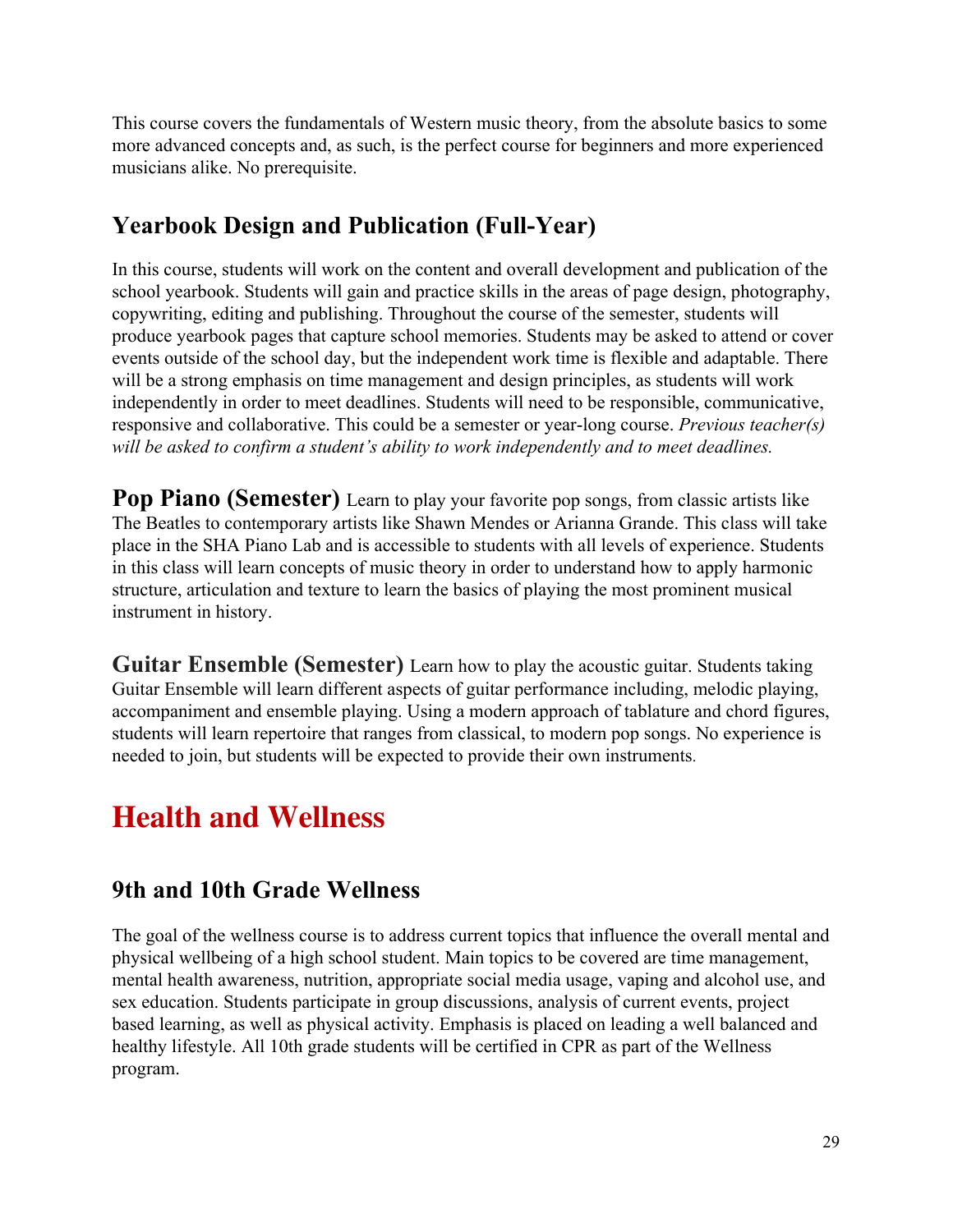### **CPR & First Aid Certification (Semester)**

The American Red Cross First Aid/CPR/AED certification course is a course for the lay responder to gain the knowledge and skills necessary to respond to medical emergencies and injuries to help sustain life while minimizing the consequences of injury or sudden illness until advanced medical help arrives. The class consists of part lecture and part hands on experience to master the necessary skills. Certification is valid for two years after completion. A cost of approximately \$40 is required to cover the cost of the textbook and certification processing fee through the American Red Cross organization. *\*This course for 11-12th graders may run as an independent study.*

## <span id="page-29-0"></span>**College Counseling Program (12th Fall Semester; 12th Spring Semester)**

Guided by Sacred Heart's Five Goals, college counselors help to empower students to find their best fit for college where they will grow in academics, career planning, and community involvement. In 11th grade, students are encouraged to meet with college representatives during SHA campus visits. Students complete resumes, write two college essays, review test scores, undertake a college admissions case study, meet with their college counselors for one-on-one planning, and begin to develop their college choice list. In 12th grade, students actively finalize materials for their application submissions in a workshop style class with three college counselors.